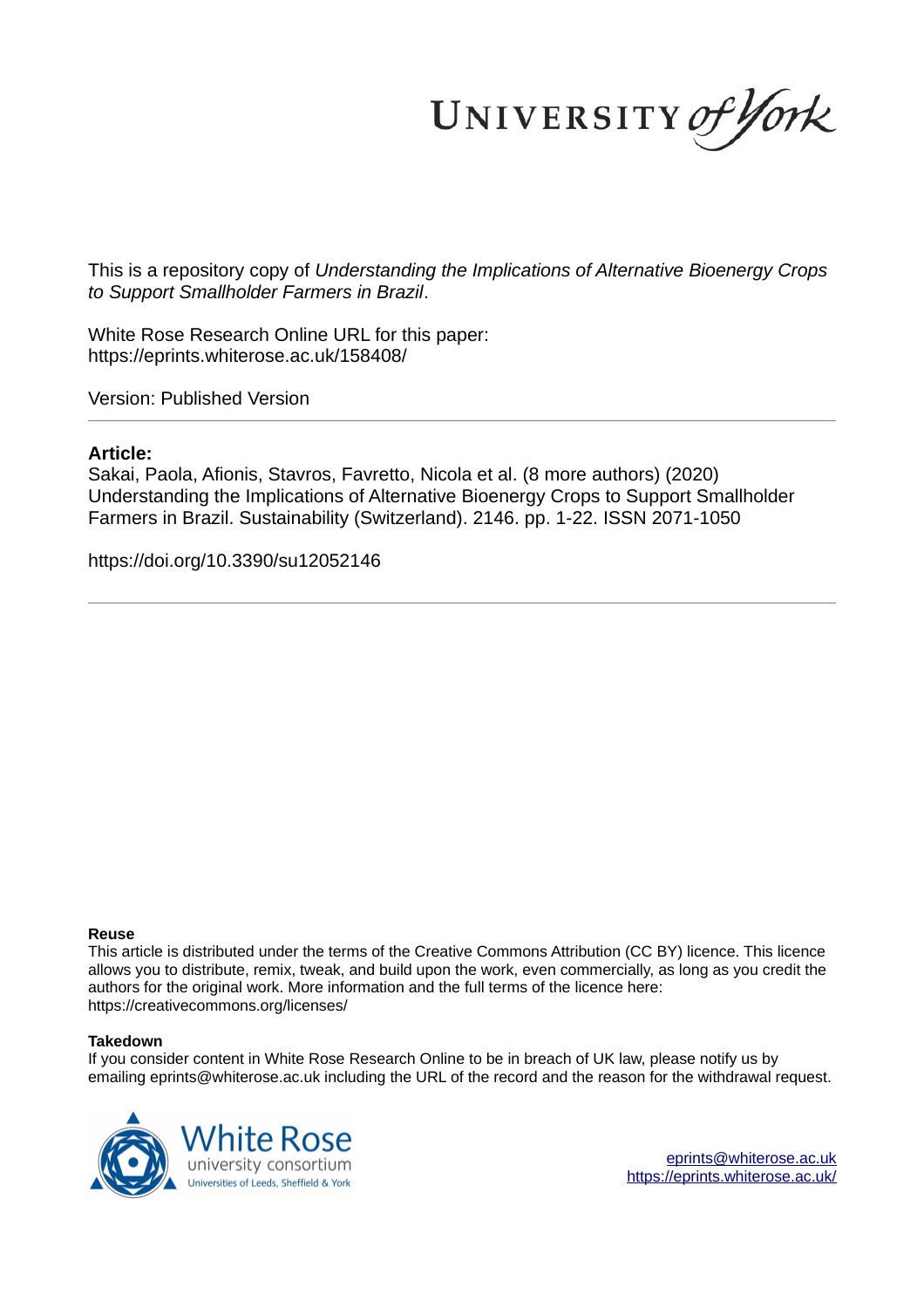



# **Understanding the Implications of Alternative Bioenergy Crops to Support Smallholder Farmers in Brazil**

**Paola Sakai 1,\* , Stavros Afionis <sup>1</sup> , Nicola Favretto <sup>1</sup> , Lindsay C. Stringer <sup>1</sup> , Caroline Ward <sup>2</sup> , Marco Sakai <sup>3</sup> , Pedro Henrique Weirich Neto <sup>4</sup> , Carlos Hugo Rocha <sup>4</sup> , Jaime Alberti Gomes <sup>4</sup> , Nátali Maidl de Souza <sup>4</sup> and Nouman Afzal <sup>1</sup>**

- Sustainability Research Institute, School of Earth and Environment, University of Leeds, Leeds LS2 9JT, UK; s.afionis@leeds.ac.uk (S.A.); n.favretto@leeds.ac.uk (N.F.); l.stringer@leeds.ac.uk (L.C.S.); ee18na@leeds.ac.uk (N.A.)
- <sup>2</sup> Leverhulme Centre for Anthropocene Biodiversity, University of York, York YO10 5DD, UK; caroline.ward@york.ac.uk
- Department of Environment and Geography, University of York, Heslington, York YO10 5NG, UK; marco.sakai@york.ac.uk
- <sup>4</sup> Laboratório de Mecanização Agrícola (Lama), Universidade Estadual de Ponta Grossa, Campus Uvaranas, Ponta Grossa/PR 84030900, Brazil; lama1@uepg.br (P.H.W.N.); chrocha@uepg.br (C.H.R.); jagomes@uepg.br (J.A.G.); natalimaidl@uepg.br (N.M.d.S.)
- **\*** Correspondence: p.h.m.d.oca@leeds.ac.uk

Received: 4 February 2020; Accepted: 3 March 2020; Published: 10 March 2020



**Abstract:** Smallholders constitute more than three quarters of the world's farmers, and despite their numbers, they commonly lack opportunities to advance their development status. Bioenergy production and consumption can help sustain smallholders' energy needs and generate employment and income, but it also raises concerns over social justice and equity, especially where crops used for bioenergy could also be used for food. This perspective paper is grounded in a literature review related to three different crops in Brazil: sugarcane, landrace maize and sweet potato. It seeks to determine if these crops offer the potential to support smallholder farmers' development in a more equitable way, focusing on opportunities for their use in bioenergy. We review the literature to identify policies shaping the smallholder development context in relation to these crops, assessing whose knowledge informs policy and institutional decision making, and highlighting the policy attention afforded to the different crops from different sectors. We further evaluate the literature on each crop in relation to water use and calorific value (i.e., food and energy). Our review indicates that while sugarcane has received the most policy and institutional attention, its development is largely anchored in research and development investments that support large-scale commercial farms and agri-businesses. Smallholders have not benefited or had the opportunity to engage in relevant policy decision making for sugarcane cultivation. At the same time, smallholders hold valuable untapped knowledge on the cultivation of sweet potato and landrace maize, both of which have the potential to generate development opportunities for smallholders. Our review suggests that the environmental impact of landrace maize and sweet potato in terms of water use is significantly lower than sugarcane, while they can generate more calories for energy or food consumption and offer diversification opportunities. Despite that these alternative crops offer considerable untapped potential to support rural development, more research is still needed to harness these benefits. Changes are needed to address inequities in policies, institutions and the types of knowledge informing decision making. Such changes need to afford smallholder farmers greater recognition and participation in decision making, so that the distribution of benefits from the three study crops can reach them to support their development better.

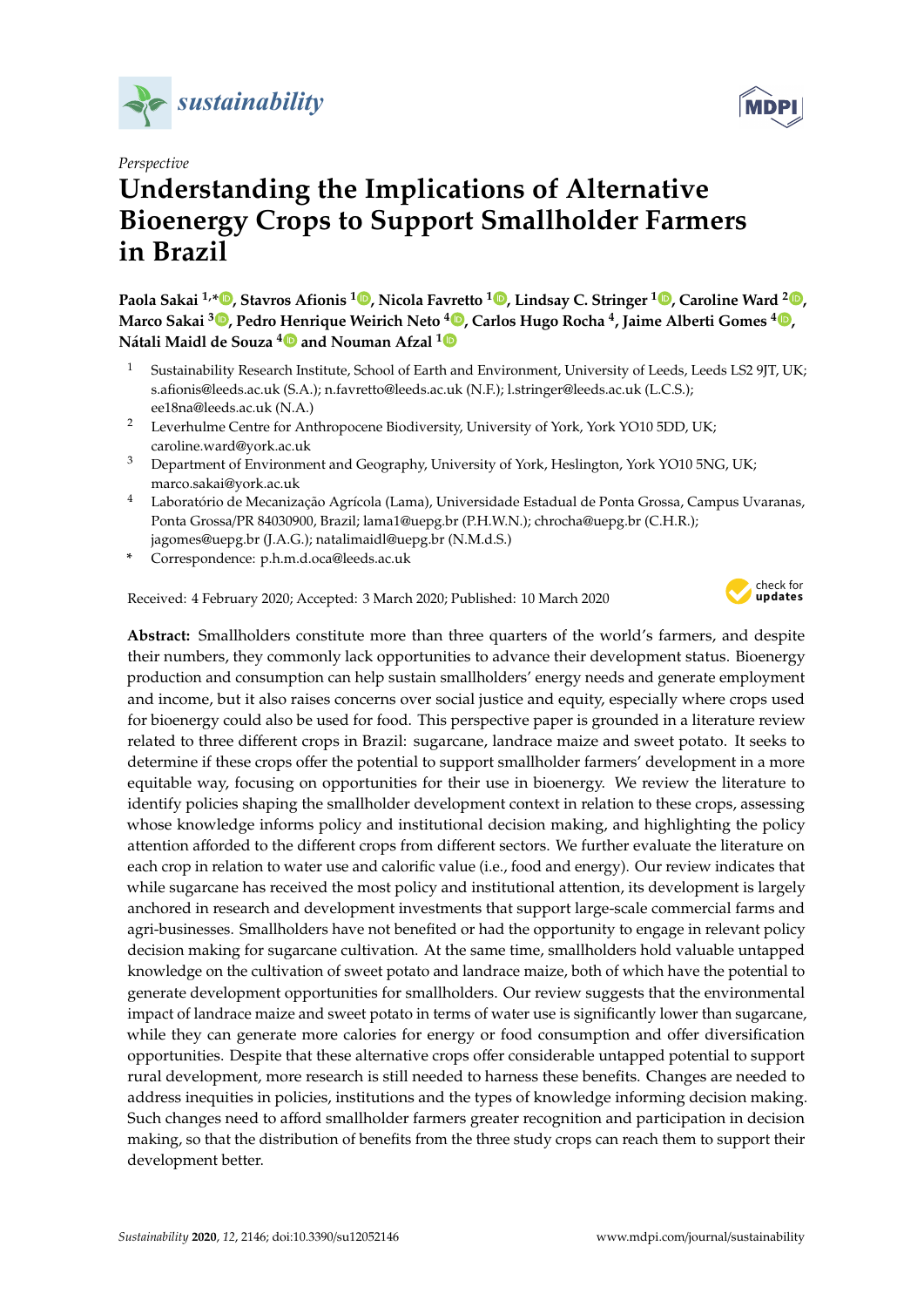**Keywords:** sugarcane; sweet potato; biofuels; development; landrace corn; landrace maize; water-energy-food nexus; policy-institutions-knowledge nexus

# **1. Introduction**

Smallholders are commonly defined as farmers with limited resources, including land, compared to other farmers within the same sector and country context [1]. Globally, smallholder farming constitutes 75% of agricultural land worldwide, with the livelihoods of two billion people depending on the production of 570 million small farms [2]. This generates a substantial share of the world's food production, particularly across Africa and Asia, where smallholder farming provides 80% of the food consumed, with some crops also used as animal feed and for energy generation [2]. The majority of smallholder households around the globe live in poverty [3]. A range of interrelated factors limit smallholders' development [4], and can keep them trapped below the poverty line, including a lack of access to water, energy, credit, knowledge, inputs and markets, underdeveloped system of collecting and selling crops, each of which constrains the efficient use of land, output commercialisation and revenue generation [5]. Furthermore, poor health, sanitation and education hamper smallholders' ability to develop new skills and access and use information or technology. The challenges to open up bioenergy crops to support smallholder farmers lie in re-aligning policies that now favour large-scale agribusinesses towards unlocking opportunities for smallholder farmers to access new markets, finance, and research to enable a landscape where they can advance a sustainable, socially-just and equitable future.

The focus of this paper is on Brazil, where smallholders are defined by the Federal Government as those rural farmers who practice farming activities on an area smaller than four fiscal modules [6], where each module ranges from 5 to 110 hectares depending on the municipality [7]. To ease agricultural and rural development constraints in Brazil, bioenergy production and consumption have been pursued to help satisfy energy demand, generate rural employment, increase and diversify farm income and manage environmental degradation [8–10]. The bioenergy industry, however, has been dominated by large agribusinesses, hardly favouring the integration of smallholder farmers [11]. The use of biofuels in Brazil as an alternative to fossil fuels has a long history. Bioethanol, in particular, has formed a core part of the Brazilian energy strategy since the adoption of the National Alcohol Program (ProÁlcool) in 1975, launched as a response to the petroleum crises of the 1970s and falling sugar prices [12]. Nowadays, in Brazil, sugarcane ethanol production provides a higher worker income compared to the vast majority of other agricultural sectors and generates six times more jobs than the Brazilian petroleum sector [13]. However, these opportunities do not target smallholders, and indeed, can disadvantage them. For example, bioenergy deployment can have strong distributional and other sustainability-related impacts [14], like loss of access to productive land, or dwindling, or replacement of family and community-based agriculture as large-scale agribusinesses take over.

Smallholder farmers have been left out from the ethanol production system in Brazil, where policies have created unintended consequences. Impacts to smallholder farmers are related to a confluence of factors, such as the type of bioenergy option [15], and often, the persistence of sectoral approaches to policymaking supporting large-scale agribusinesses [11]. This has undermined both sustainable development in the long term, as well as the livelihood security of local stakeholders in the short term [16]. These issues leave us with an important knowledge gap as to how the outcomes of such policies can be more equitable. Ensuring development efforts are equitable is important because a focus only on distributional aspects may mean that some groups, like smallholder farmers, end up being further marginalised, leaving policy to overestimate what can be achieved and neglecting consideration of unwanted side-effects and trade-offs [17].

The introduction of the National Program of Production and Use of Biodiesel (PNPB) in 2004 signalled a recognition on the part of the Brazilian government of the need to foster more sustainable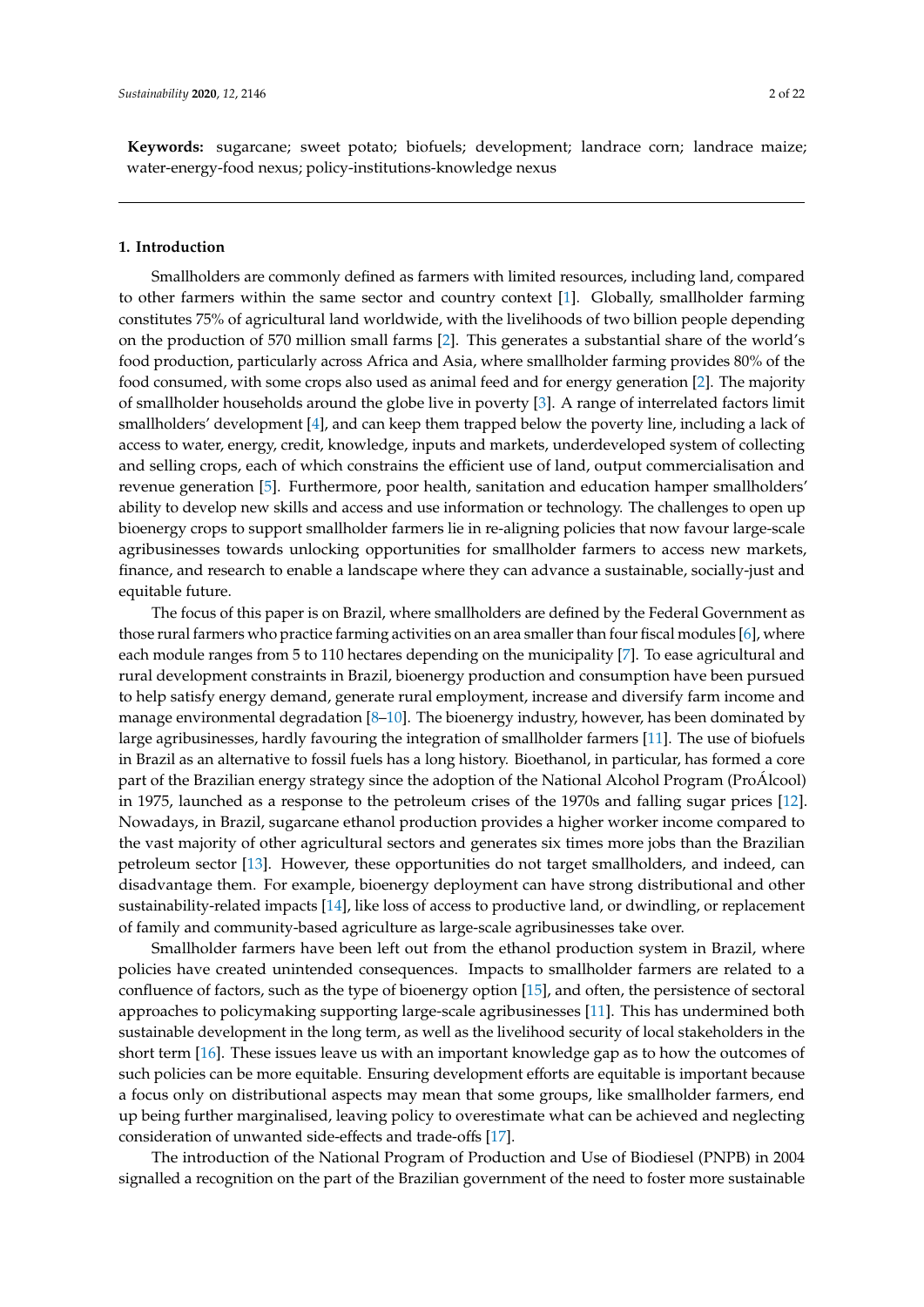practices in the biofuel value chain. Research is emerging around the world, and in Brazil, on the promising potential of alternative crops to sugarcane to meet the demands for biofuel production, and it has been suggested that these new crops can help small scale farming systems. Sawyer, et al. [18], for example, explored alternative bioenergy crops, but their implications for development at different scales have not been sufficiently assessed, particularly in relation to their socio-economic impacts. Sweet potato and corn have been highlighted as particularly suitable for biofuel production by smallholder farmers [19,20], but unanswered questions remain relating to current development challenges and knowledge gaps in relation to issues of social justice, environmental equity and economic equity for smallholder farmers.

This paper seeks to offer a perspective on the challenges and opportunities linked to alternative bioenergy crops, namely, landrace maize and sweet potato, for smallholder farmer livelihoods. We explore the literature to determine if those crops can offer more equitable sustainable development in Brazil that does not leave smallholder farmers behind. We concentrate on sweet potato and landrace maize, since they represent common crops grown by smallholders in Brazil [21,22]. We examine previous studies to compare and contrast these crops against sugarcane, as the mainstream bioenergy source. Also, we investigate which policies are shaping the smallholder development context in specific relation to these three crops; what the key institutions are involved in shaping the context for farming and rural development; which groups they recognise; and what types of knowledge they rely upon at different levels. Water, food, and energy security are vital goals in sustainable development efforts; thus, we revise the literature to unpack the relative magnitude of the impact that the study crops could have on those, while also identifying how the processes for ensuring smallholders have a voice in shaping the policy and institutional context can be enhanced.

### **2. Conceptual Framing and Methodological Approach**

It is key to identify the potential winners and losers in the deployment of bioenergy crops in order to ensure that development outcomes are both equitable and just, particularly for smallholders [16,23] across all three dimensions of justice: distributive, procedural and recognition [24]. The distributive dimension ('who gets what'—ensuring benefits and costs are not unevenly distributed spatially or temporally), has often had the greatest focus in academic research. However, it is also important to ensure that all stakeholders are able to participate in decisions that may impact them (procedural justice) and that the rights, values, interests and priorities of all actors are acknowledged and accepted (recognition justice) [24]. These dimensions are not standalone, and can both reinforce or undermine each other [25]. Taking a justice or equity focus is not just important from a moral point of view. Evidence demonstrates that environmental interventions are more likely to succeed when they are equitable [26,27]. Issues of equity and justice have often been raised in reference to one part of the water-energy-food (WEF) nexus, but rarely integrating all three [28]. For example, there have been various campaigns to highlight the human right to accessing food, water and energy and prevent 'grabbing' of resources by individuals, private companies or other countries [29,30]. However, studies have highlighted that development interventions that improve access to these resources are not necessarily impacting all parts of society equally [28,31]. Applying a justice lens to nexus studies can improve understanding of decision-making processes, while taking a nexus approach can improve understanding of the linkages between water, energy and food [28]. The literature includes a range of holistic approaches that seek to examine interlinkages and trade-offs across scales, often in relation to the WEF nexus. In this paper, we apply a modified version of the WEF-PIK (water-energy-food-policies-institutions-knowledge) framework developed by Stringer, et al. [23] to guide our literature review and to identify the challenges and opportunities of using different bioenergy crops to advance smallholder farmers' development (Figure 1).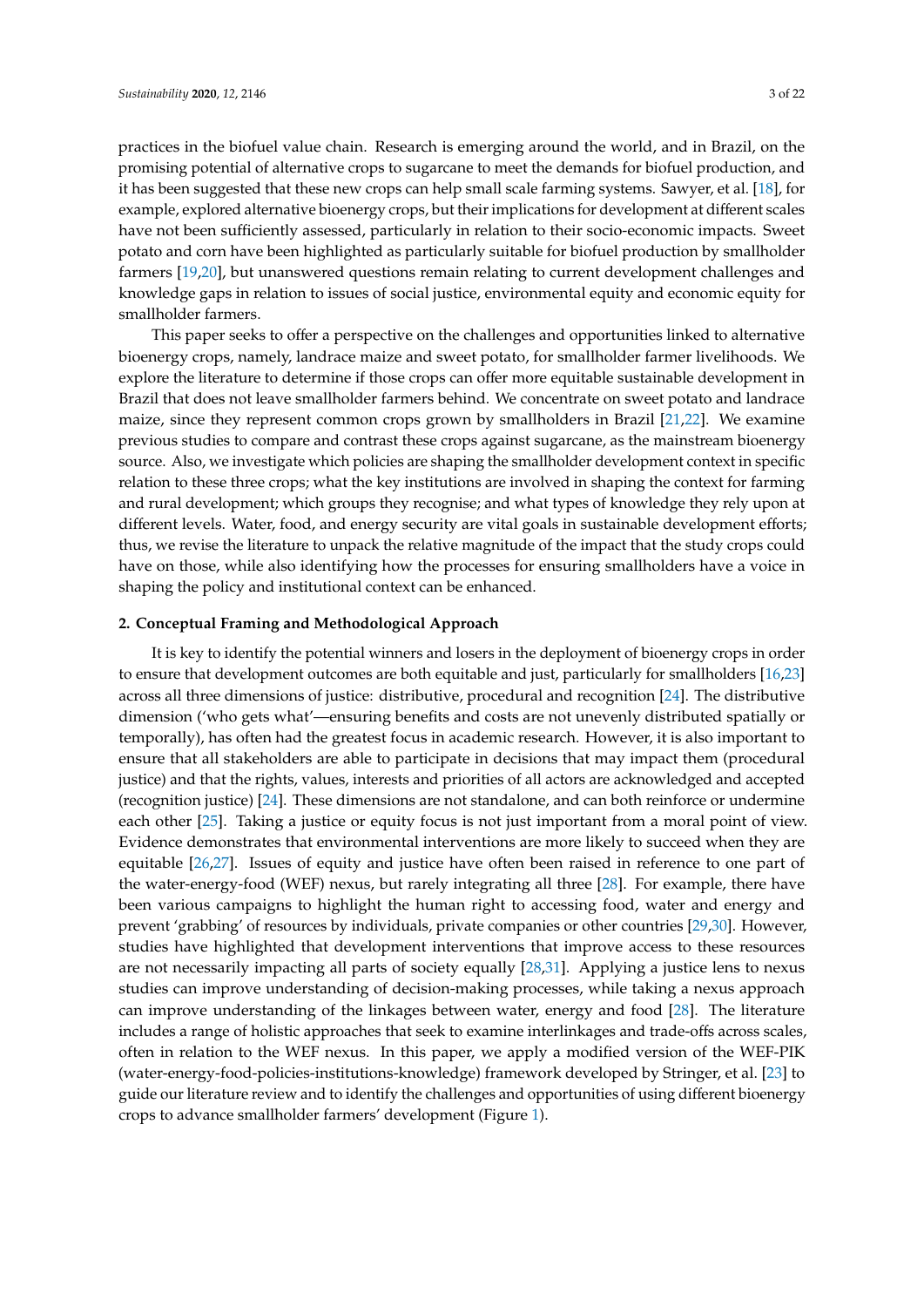

**Figure 1.** Modified WEF-PIK (water-energy-food-policies-institutions-knowledge) framework as applied to the Brazilian case.

The WEF-PIK framework was selected as it enables a specific focus on issues of justice and equity; and its utility compared to other nexus approaches is that it explicitly considers governance dimensions through its incorporation of a second nexus: PIK (policies, institutions and knowledge). This steers us to look not just at the distribution of winners and losers across smallholder farmers and other groups and the WEF nexus, but also to consider the PIK that shape those distributions. Policies and institutions across scales are guided by particular (often formal) knowledge (rather than more informal experience and know-how held by smallholders). Institutions mediate these different forms of knowledge, elevating some and dismissing others. This can result in a lack of recognition, meaning that other ways of knowing, aside from formal knowledge, are marginalised in policy and decision making. The PIK is influenced by the political landscape and existing power structures (see Section 3). In turn, this contributes to shaping the distributions of "winners" and "losers". The framework guides us as we "unpack" relationships in and between each nexus; "traversing" different scales from the global to local; and identify opportunities to share knowledge to deliver more equitable outcomes for smallholder farmers [23,32].

Given the scarcity of relevant peer-reviewed literature of acceptable quality on alternative bioenergy crops and smallholder farmers in Brazil, a systematic review proved inadequate. Hence, we follow the review approach proposed by Levy and Ellis [33]. The review comprised three key steps. First, the literature was searched and screened, including peer-reviewed literature, policy documents, regulations and grey literature. A list of keywords was generated but, as results were scarce, a non-systematic approach was followed, i.e., the information was extracted from primary articles and policy documents without setting specific inclusion/exclusion criteria, as per conventional literature review. Once the data was extracted, which is part of the second step described by Levy and Ellis [33], it was analysed using the narrative review method [34]. Grounded in a qualitative interpretation of the current state of knowledge, this review aims to summarise available information on the prospective challenges and opportunities linked to alternative bioenergy crops for equitable smallholder farming in Brazil, rather than seeking empirical generalisation. Moreover, the review allowed the identification of various knowledge gaps that require further research.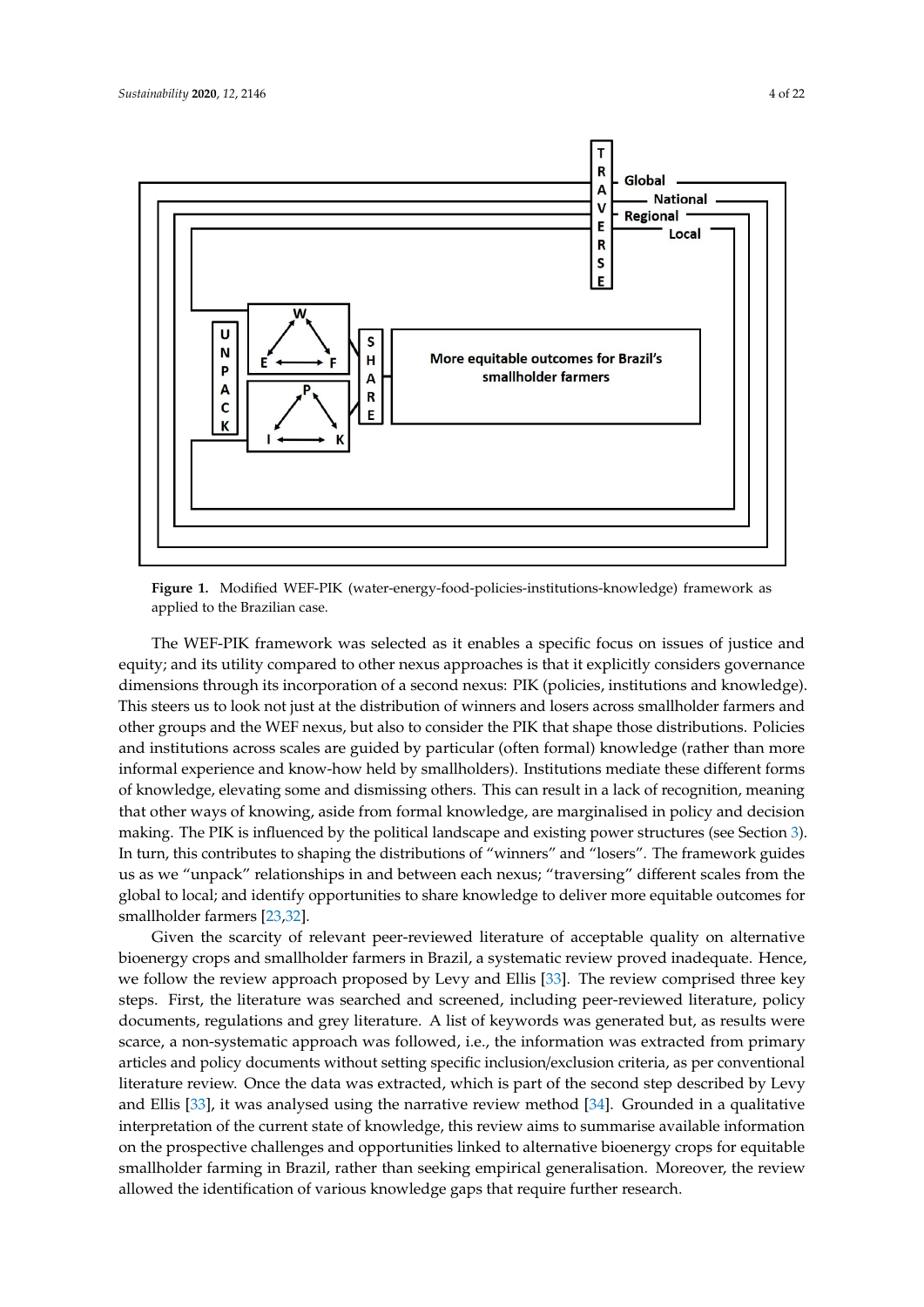# **3. The PIK Nexus**

Crop-based liquid biofuel production (such as ethanol and biodiesel) has grown rapidly in recent years, fuelled by an interplay between public policies and market mechanisms. Climate change mitigation, energy security and rural development stimulation have commonly been highlighted as the main factors driving global biofuel expansion [35]. Many of these drivers are influenced by international and national market and policy interactions, often informed by scientific knowledge, as well as local customs and norms. These PIK interact within and across international, national and local levels, traversing scales, while their combined impacts affect ecosystems' ability to deliver WEF security and support socio-economic resilience.

Pilgrim and Harvey [36] refer to the biofuels market as "politically instituted", noting that the aforementioned expansion was fuelled by an assortment of government economic incentives, such as tax breaks, subsidies or preferential loans from public banks. The United States, Brazil, and the European Union are chiefly responsible for the rapid global expansion of biofuels in recent years, jointly accounting for close to 90% of global biofuel production [37]. The substantial expansion of biofuel production has led to the introduction of a number of market-oriented or sustainability-oriented multilateral initiatives to facilitate the acceleration of production and commercialisation of biofuels. The Global Bioenergy Partnership (GBEP), the International Energy Agency (IEA), several United Nations agencies, like the Food and Agriculture Organisation (FAO), and the various biofuels certification schemes that have sprung up as international responses to sustainability concerns, offer examples of bodies seeking to foster sustainable international biofuel trade [38].

At the national level, although governments in the US and the EU have only been engaged in biofuels since the 2000s, ethanol production in Brazil has a long and far more contentious history. ProÁlcool, the 1975 government programme governing the biofuels value chain, initially envisaged the stimulation of alcohol production by sugarcane, sweet potato, cassava and other relevant crops [11]. Unable to compete with the large-scale and efficient production of the sugarcane sector, with roots linked to the large plantations of the colonial times, other crops were eventually discarded, leaving sugarcane as the dominant crop for ethanol production in Brazil [39]. This resulted in a policy environment heavily influenced by large sugarcane interests, side-lining smallholder agriculture, and the marginalisation of alternative biofuel crops.

Back in the 1970s, attempts were also made to introduce biodiesel, but lack of supply and infrastructure hindered effective deployment at the national level [40], which highlights that structural problems need to be addressed, so policies are able to deliver intended outcomes. Renewed efforts were undertaken with the promulgation of the 2004 PNPB which, in addition to advancing biodiesel as a transportation fuel, also sought to confront the aforementioned problems and foster the social inclusion of family farmers through participation in the biodiesel chain. Social inclusion is supported by the Social Fuel Seal (SFS), which can only be obtained by those biodiesel producers that purchase a percentage of their raw material from family farmers. Results to date, however, have been mixed, with dysfunctions in the overall operation of the SFS having compromised its ability to make biodiesel more socially sustainable [41]. For instance, by actively supporting the development of cooperatives as a means of enhancing small-scale farmer social inclusion, the Brazilian government has marginalised in the process those subsistence farmers who have not organised themselves into such schemes [40].

A host of social and environmental implications have been documented, due to these policy paths, with Stattman, et al. [40] (p. 22) listing "geographical concentration, single crop focus, dominance of agribusiness, and exclusion of family farmers" as among the most pertinent. An array of other unsustainable production practices have also been highlighted, ranging from poor labour conditions [42], and rampant unemployment, due to increasing mechanisation of farming practices [43] to land-use change [44], water depletion [45], and competition with food crops [46].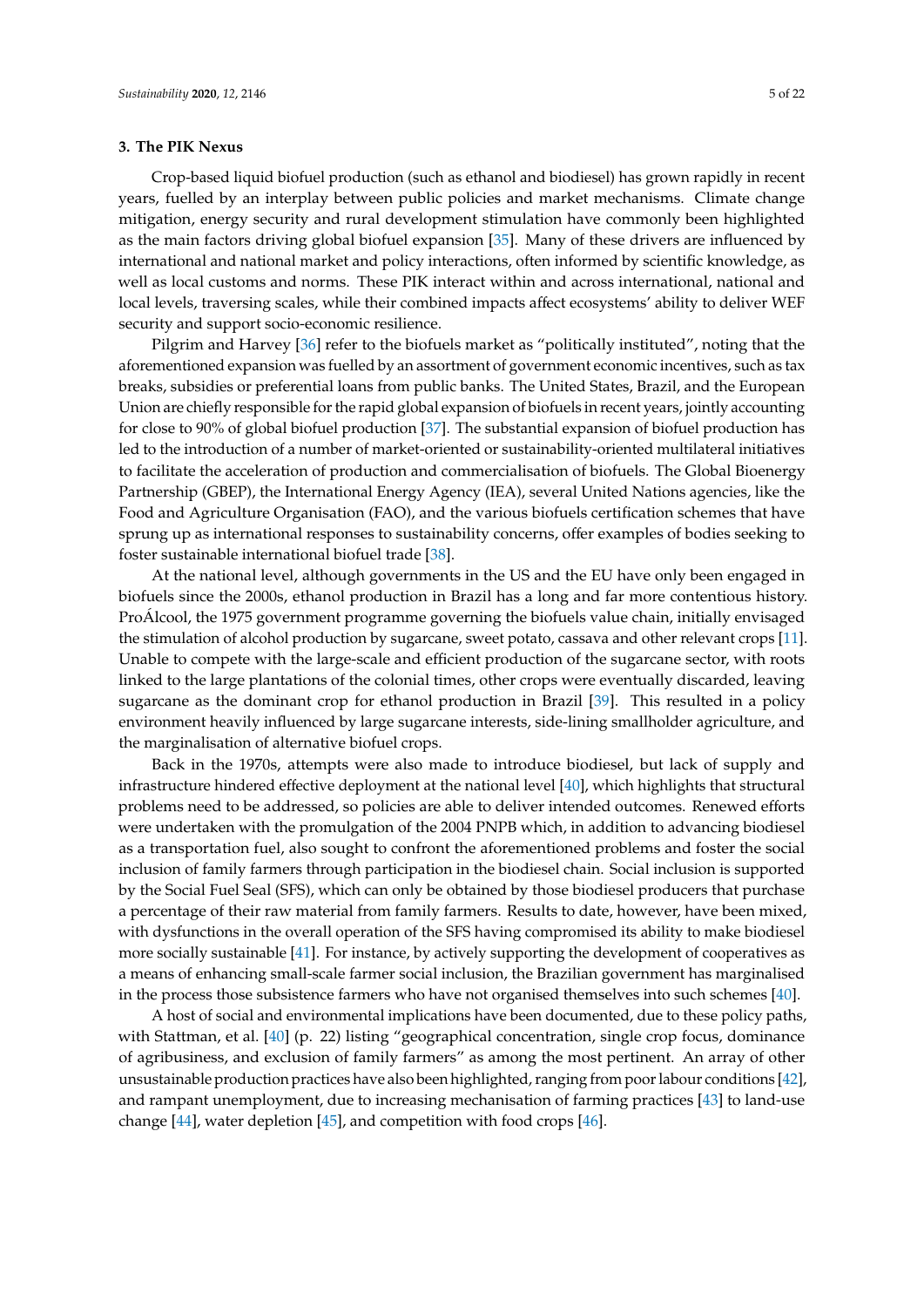#### *3.1. Policies*

Only in recent years have there been efforts to deal with the legacy of significant social and environmental costs of bioethanol production in Brazil and strengthen the sustainability profile of the Brazilian sugarcane ethanol sector. Such efforts are in line with the promulgation of biofuel policies containing sustainability requirements and criteria among Brazil's main trading partners, notably the US and EU [47]. A host of domestic policies are relevant to the development of sustainable bioenergy-related activities in Brazil, such as the 2012 Native Vegetation Law, ordinarily called the new Forest Code, which promulgates the "mandatory protection and, in some cases, restoration of native vegetation around water springs and along riparian buffers" [48] (p. 50). The width of the stream or river, the size of the property and the type of biome determine the area of forest protection. For example, the Forest Code requires landowners to conserve 80% of the native forest in private property in the Amazon region, with figures for the Cerrado region and the remaining Brazilian biomes being 35% and 25%, respectively [49].

The primary planning instrument at the federal level regulating sustainable sugarcane expansion is the Agro-Environmental Zoning program (ZAE Cana), developed by EMBRAPA and launched in 2009. Based on information on agricultural potential, potential climate risks, environmental regulations, as well as surface and underground water availability and vulnerability, ZAE Cana excludes sugarcane cultivation in sensitive ecosystems like the Amazon, the Pantanal wetlands or the Upper Paraguay river basin [47]. It instead prioritises expansion in areas perceived as agronomically, climatically and environmentally more suitable, such as under-used areas or degraded pastures. Views on its effectiveness, however, are rather polarised. For example, Mercure, et al. [46] (p. 236) argue that ZAE Cana is a "technical instrument of a merely indicative nature", which pays no attention to the potential for competition between sugarcane and food production. Nogueira and Capaz [50], in turn, take a more favourable stance and maintain that Brazilian biofuels contribute to food security and have a negligible impact on food production.

At the state level, the main (voluntary) regulatory instrument is the 'Etanol Verde' (Green Protocol) programme, launched in 2007 and developed by the state of São Paulo and the Brazilian Sugarcane Industry Association (UNICA). The programme sets out a number of commitments and technical objectives, such as preventing soil erosion, conserving water resources, phasing-out pre-harvest field burning, and protecting riparian forests [51]. Appraisals so far have been positive, with Mercure, et al. [46] noting that it has performed well in eliminating sugarcane burning, and Benites-Lazaro, et al. [47] (p. 586) calling the programme "an important achievement" that has promoted the incorporation of sustainable practices in the sugarcane sector.

To ensure the continued success of its biofuels policy, which is also a cornerstone in its efforts to mitigate climate change, Brazil is planning to substantially increase the share of biofuels in the Brazilian energy mix. Under the 2015 Paris Agreement on Climate Change, Brazil pledged to reduce its greenhouse gas emissions by 43% below 2005 levels by 2030 [52]. As part of its implementation strategy, the Brazilian government launched in 2017 the "RenovaBio" program, which sets a target of increasing ethanol production from 28 billion L per year in 2015 to around 50 billion L per year by 2030 [53]. Doubts, however, have been expressed with regard to the ability of the "RenovaBio" programme to guarantee the sustainable production of biofuels, especially with respect to land use change and disruption of food supply [54].

As the above discussion illustrates, smallholder farming in Brazil has historically taken a secondary and subordinate role to large-scale sugarcane agribusiness. The latter has garnered the bulk of policy attention from Brazilian policymakers, eager to ensure its modernisation and reproduction [55]. Focus on cash crop production over food crops further alienated smallholder farmers. As Rocha, et al. [56] (p.521) note: "Small, family production has always been considered a marginal, and even dispensable, part of the agricultural economy. Until the 1990s, there was little recognition [in Brazil] of the family farm sector's real and potential economic contribution. In fact, for most of the country, small rural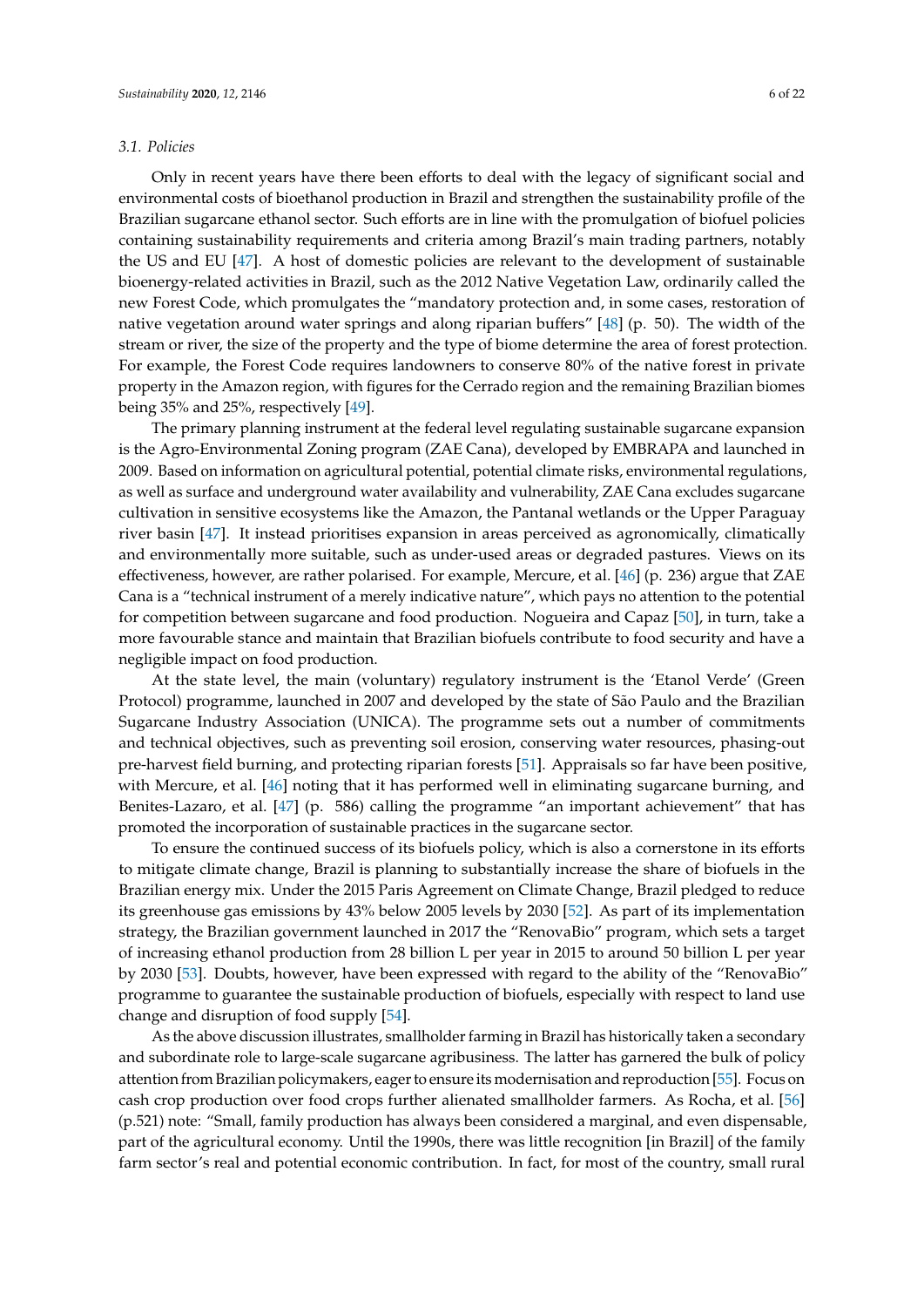producers were something to be dealt with as a 'social problem', given the widespread poverty among rural families, and their demands for agrarian reform and land settlements."

It was only in the late 1990s, following a long period of neglect, that Brazilian governments initiated policies designed to favour smallholder farmers. It should be noted, however, that none of the aforementioned policies seeks to promote landrace maize or sweet potato ethanol production, despite their great potential (see Section 4) [57–61].

The main instrument to promote sustainable development of smallholder farming in Brazil is the National Program for Strengthening Family Farming (PRONAF), established in 1996 as a political response to the social mobilisation of the sector. PRONAF provides support for "modernization (sic) and/or acquiring new machinery and equipment related to soil improvements, milk coolers, the genetic improvement of production factors (plants and animals), irrigation systems, orchards, greenhouses and storage as well as investments in tourism activities, such as craft workshops and cottages" [62] (p. 3). However, while PRONAF offers credit for a wide range of crops [63], most has been directed to finance inputs within intensive farming systems [64]. More recently, it has supported sustainable farming practices (e.g., PRONAF-Agroecology and PRONAF-Forest), and other groups (e.g., PRONAF-Women and PRONAF-Youth), but again, access to this credit is often far from straightforward for smallholder farmers. One of the reasons is the need to comply with Agricultural Climate Risk Zoning provisions. The latter is an instrument of agricultural policy and risk management in agriculture, "guiding the farmer about the best planting and sowing of crops season, in order to reduce agricultural losses" [65]. However, several alternative crops common to smallholder farming, such as sweet potato and landrace maize, are not considered in official studies of climatic risk zoning. Even so, farmers can opt to use their own seeds and still apply for PRONAF credit. If, however, the harvest fails, they will not be able to access insurance. Despite the important results in reducing rural poverty [66], it maintains a concentration of resources and contracts on more capitalised, cash-crop farmers (mainly corn and soybeans), reinforcing its strong productivity-based bias [67]. Lack of trained human resources for technical assistance and project design and socio-economic viability analysis at financial institutions represent additional constraints for directing the policy to support more sustainable farming practices (e.g., that do not rely on toxic chemicals) and socio-economic development.

Another policy that is pertinent here is the National School Nutrition Program (PNAE), a federal public food procurement program that enables public schools to offer free meals to students through the purchase of locally and regionally produced food [68]. There is also the Organic Food for School Meals launched in 2010 and the National Plan of Organic and Agroecology production (PLANAPO). In addition to improving the nutritional quality of school meals, these programmes have stimulated the creation of new markets for small-scale farmers. A final policy that merits mention is the 2003 National Technical Assistance and Rural Extension Policy (PNATER), which aims to promote or support processes of "agroecological training, exchange of experiences and knowledge, research-action, and technical support to families and producer communities" [69] (p. 794). This offers scope to bring together different kinds of knowledge to build human capital in agricultural production. A number of practical experiences related to this policy are found across Brazil, and include the provision of extension services for agroforestry development, organic certification of agricultural products, and the strengthening of agroecology in federal universities [70].

#### *3.2. Institutions*

Brazil's single-crop policy focus has resulted in the progressive establishment of an institutional infrastructure primarily tasked with paving the way for large-scale sugarcane ethanol production to become an integral component of the Brazilian energy matrix. At the national level, the two major government players in the Brazilian sugarcane ethanol sector are the Ministry of Agriculture and the Ministry of Energy, with the Ministry of the Environment also playing an important controlling role [71]. Illustrative of the high priority accorded to sugarcane is that the National Energy Policy Council (CNPE), which coordinates biofuels policy formulation, is supported by two separate inter-ministerial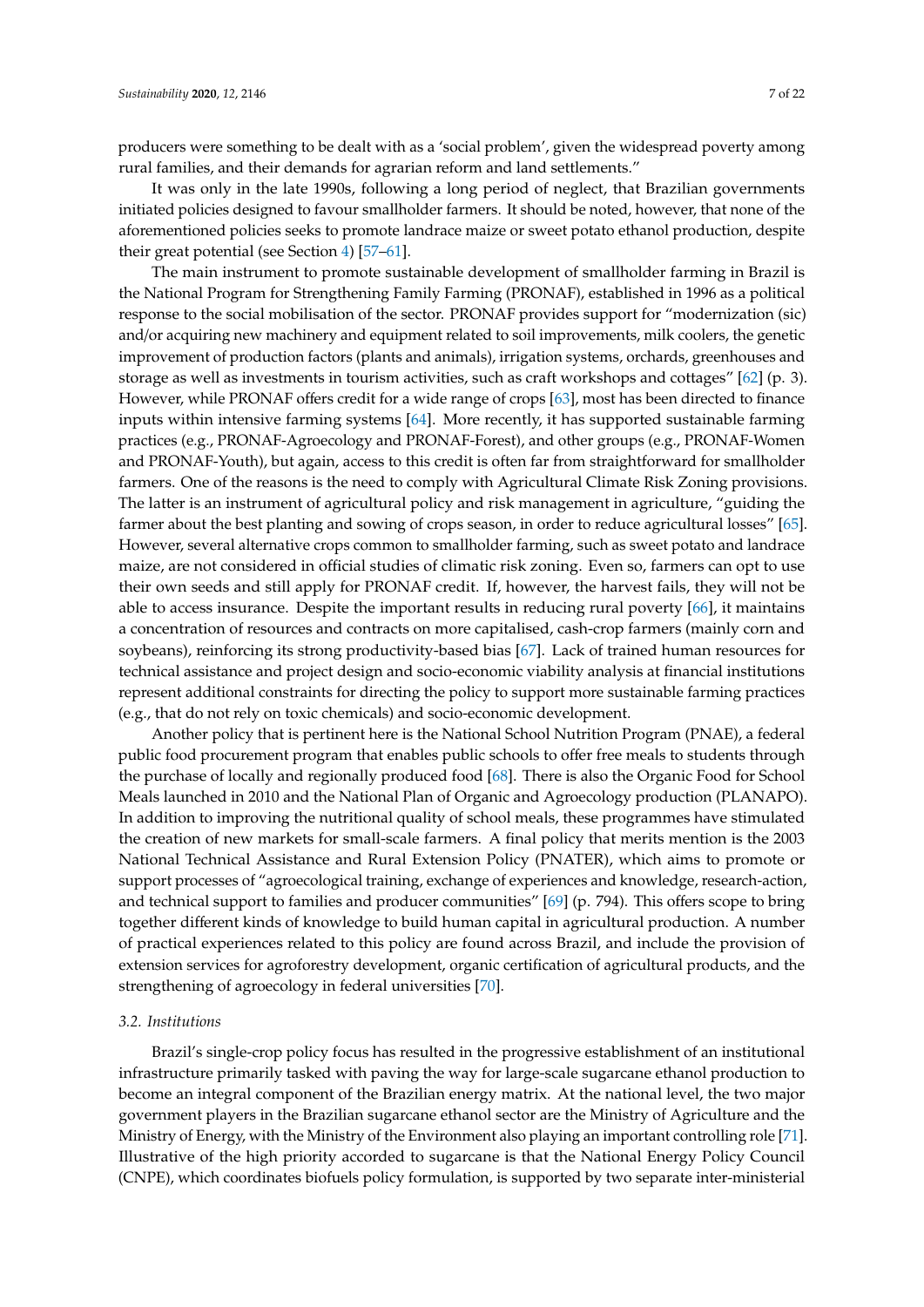councils, one for sugarcane ethanol and one for biodiesel. An equally important institution is the National Agency of Petroleum, Natural Gas and Biofuels (ANP), which is the regulatory agency overseeing activities undertaken by energy industries in Brazil. Ethanol production has received substantial support from public funding, with the Brazilian National Bank for Economic and Social Development (BNDES) having a department dedicated to biofuel-related investments [37]. Other state-owned institutions, like the now-extinct IAA, the Institute of Sugar and Alcohol created in 1933, and more recently, EMBRAPA, the Brazilian Agricultural Research Corporation, have played a pivotal role in improving sugarcane cultivation over recent decades [72]. Universities and research centres, at both federal and state levels, have also been particularly active in improving agro-industrial and ethanol production technologies, while funding bodies, such as the Research Support Foundation of the State of São Paulo (Fapesp), have invested heavily in supporting sugarcane research and development activities [73]. An inter-university network for the development of sugarcane industry in Brazil (RIDESA), formed by an agreement between ten public universities and public-private partnerships, has been playing an important role in the development of more resistant crops to pests, diseases and water stress.

With three-quarters of Brazil's biofuel production consisting of sugarcane ethanol, and large-scale farms accounting for the bulk of it, the participation of smallholder farmers and local institutions in the Brazilian ethanol sector is considerably limited [11]. Structural issues are the root cause of these problems, because without opportunities to compete, smallholders are often forced to sell their land and seek alternative livelihoods either in the nearby cities or in local sugar fields, where only precarious jobs exist [74,75]. In addition, Brazil's institutional framework has historically prioritised energy security and financial attractiveness, with limited consideration for ethanol's ecological impact (e.g., water footprint) and potential competition with food production [46]. Only since the late 2000s have Brazilian institutions promulgated policies discussed by all levels of stakeholders, aimed at enhancing the sustainability of the sugarcane production system [76]. As Stattman, et al. [40] note, while the Brazilian sugarcane industry and government remain the dominant actors, domestic and international civil society organisations increasingly scrutinise the environmental and socio-economic performance of the sector.

In the sugarcane sector, the number of small, non-capital-intensive, poor landholders producing cane for the sugar/ethanol industry is negligible, thereby eliminating the need for institutionalisation of programs of financial and technical support. This is not the case as far as other crops are concerned, with the Brazilian government having undergone (until recently) an intense process of institution building in order to support smallholder farmers. For instance, PRONAF came under the remit of the Ministry of Agrarian Development (MDA) until 2016, the year in which the latter was replaced by the Secretariat for Family Agriculture and Agrarian Development, linked to the Office of the President. The abolition of the MDA, however, as well as of other agencies linked to rural development, has been viewed as signalling the progressive marginalisation of family agriculture in the highest echelons of government [77]. Turning to PNAE, school feeding falls under the remit of the National Fund for Development of Education (FNDE), a structure linked to the Ministry of Education. Implementation is strongly regulated, with each executing unit (e.g., municipal government) required to have a nutritionist "who is in charge of the elaboration of menus in line with nutritional norms" [78]. For rural development policies and extension, every state has a rural extension organisation that is supported by a host of municipal, state and federal government resources. Besides these state agencies, PNATER also allows for civil society organisations, farmer associations, and rural unions to engage in the provision of rural extension services [79]. In addition to formal institutions, the Brazilian smallholder sector is characterised by several informal institutions and practices, such as traditions, cultural expectations or social movements. A pertinent example is the land settlements of the Movimento dos Trabalhadores Rurais Sem Terra (MST). This movement occupies the land with high risks (including to life) and constantly strive for the rights of its members. When the settlements become formally recognised, the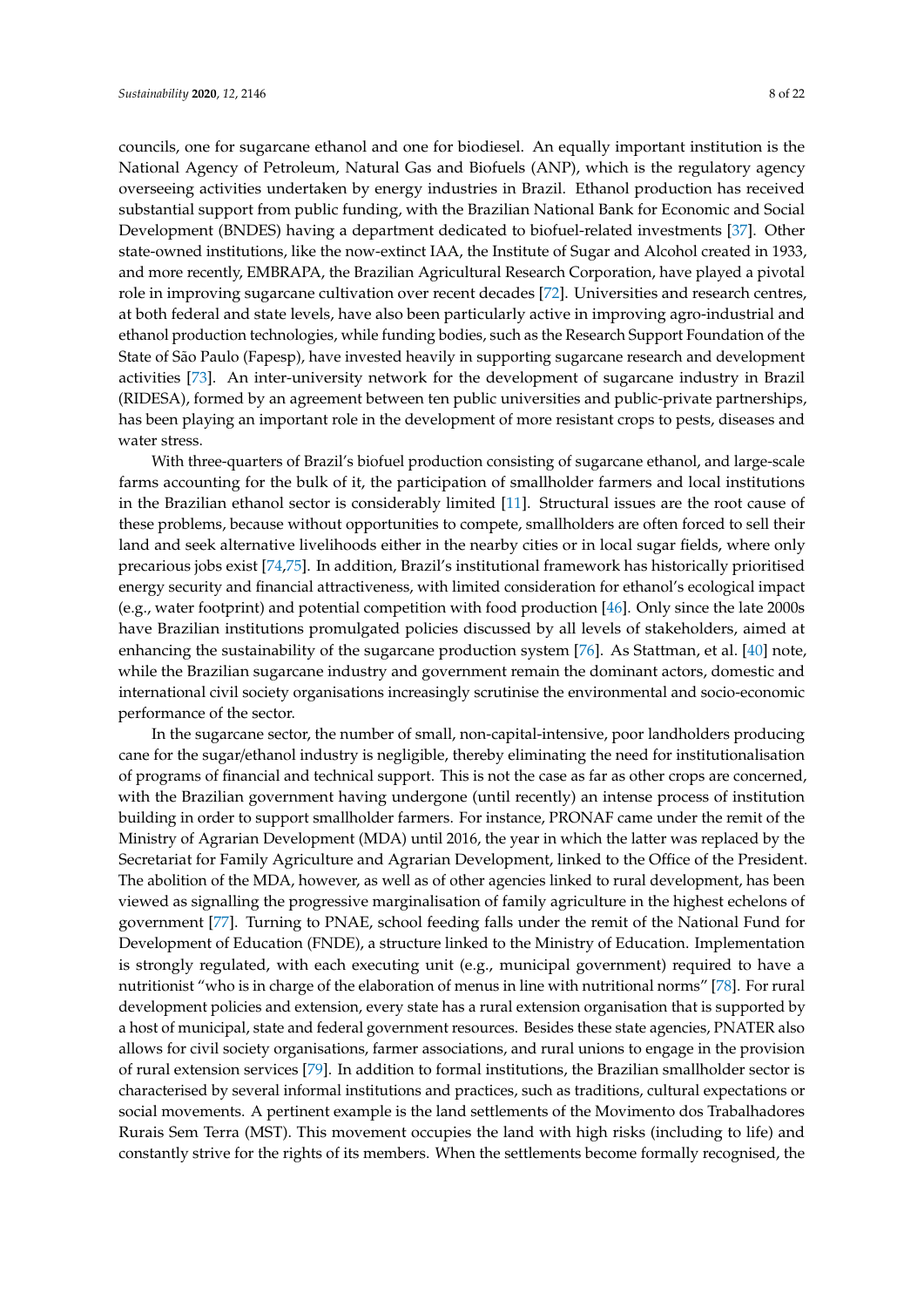settled farmers organise themselves into cooperatives, to the point that they become a source of organic food production for the formal market [80].

#### *3.3. Knowledge*

In addition to high rates of investment, effective learning and innovation are key for stimulating economic growth. Etzkowitz and Leydesdorff [81] refer to the triad of university, industry and government relations as being instrumental in generating knowledge infrastructures. It is the interactions between these three actors that largely shape the evolution of institutions and policies aimed at spurring investment [82]. In the case of sugarcane in Brazil, such interactions have paved the way for the current model of large-scale agro-industrial development, with the consequent "radical transformation of natural ecosystems, local customs, and social relationships" [83] (p. 1321). Such approaches have resulted in local actors being marginalized and local knowledge being excluded from decision-making processes related to regional development, leading to a lack of recognition and procedural justice.

When it comes to sweet potato and landrace maize though, local knowledge still receives attention and recognition, and there are relationships that draw upon both expert and local knowledge. Starting with sweet potato, there are universities in Brazil, like the Federal University of Tocantins or the State University of Ponta Grossa, that have set up research centres focusing on furthering understanding of its potential for food and biofuel production. Local knowledge is pertinent here, as researchers actively seek local knowledge to inform their project design. Local NGOs and research institutions in some Brazilian states, like Paraná in southern Brazil, are also active in organising informal knowledge exchange and seedling fairs which bring together farmers, as well as researchers, creating a platform for knowledge sharing. However, this local knowledge does not reach the mainstream formal knowledge. EMBRAPA has also looked into breeding and developing sweet potato varieties for food consumption [84]. The capacity of sweet potato, as a more nutritious food and as a source for climate change adaptation, has been recognised on an international level [85], with the International Potato Centre, for instance, seeking to develop innovations that enhance farmer capacity to produce this crop [86].

Regarding landrace maize, knowledge generation activities receive greater support compared to sweet potato and take place in a more integrated manner. Conventional corn research has a substantial profile, with a significant body of literature, for instance, looking into the potential of using corn to produce ethanol [59]. The energy output of crops shows high positive correlations with research investment [85]. Consequently, landrace maize has benefited from increased research activity in this area. This bias is also reflected on investment levels. Various universities and research centres (e.g., EMBRAPA) are active in this area throughout Brazil [87], at both federal and state levels. For instance, the Agronomic Institute of Paraná (IAPAR) or the Agricultural Research and Rural Extension Company of Santa Catarina (EPAGRI) are among the most prominent. NGOs and social movements are particularly vocal on issues of food and nutritional sovereignty and security, which passes through the production of farmers' own seeds and conservation of landrace germplasms. For example, various governmental, non-governmental and civil society institutions established ReSA (Agroecology Seed Network), an association pushing for peasant autonomy with respect to seed multiplication [88].

# **4. Water-Energy-Food (WEF) Considerations**

While extensive literature is available on the water, energy and food implications of sugarcane production—as a result of the heavy political and financial support given to the crop in colonial and modern times—limited empirical knowledge is found on sweet potato or landrace maize. Particularly, when exploring the role of alternative bioenergy crops in sustaining smallholder development, the available literature focuses predominantly on conventional (large-scale) systems [58,89], with limited empirical evidence relating to smallholder production [90]. These knowledge gaps translate into a poor capacity to evaluate the production viability of such crops in smallholder systems, which are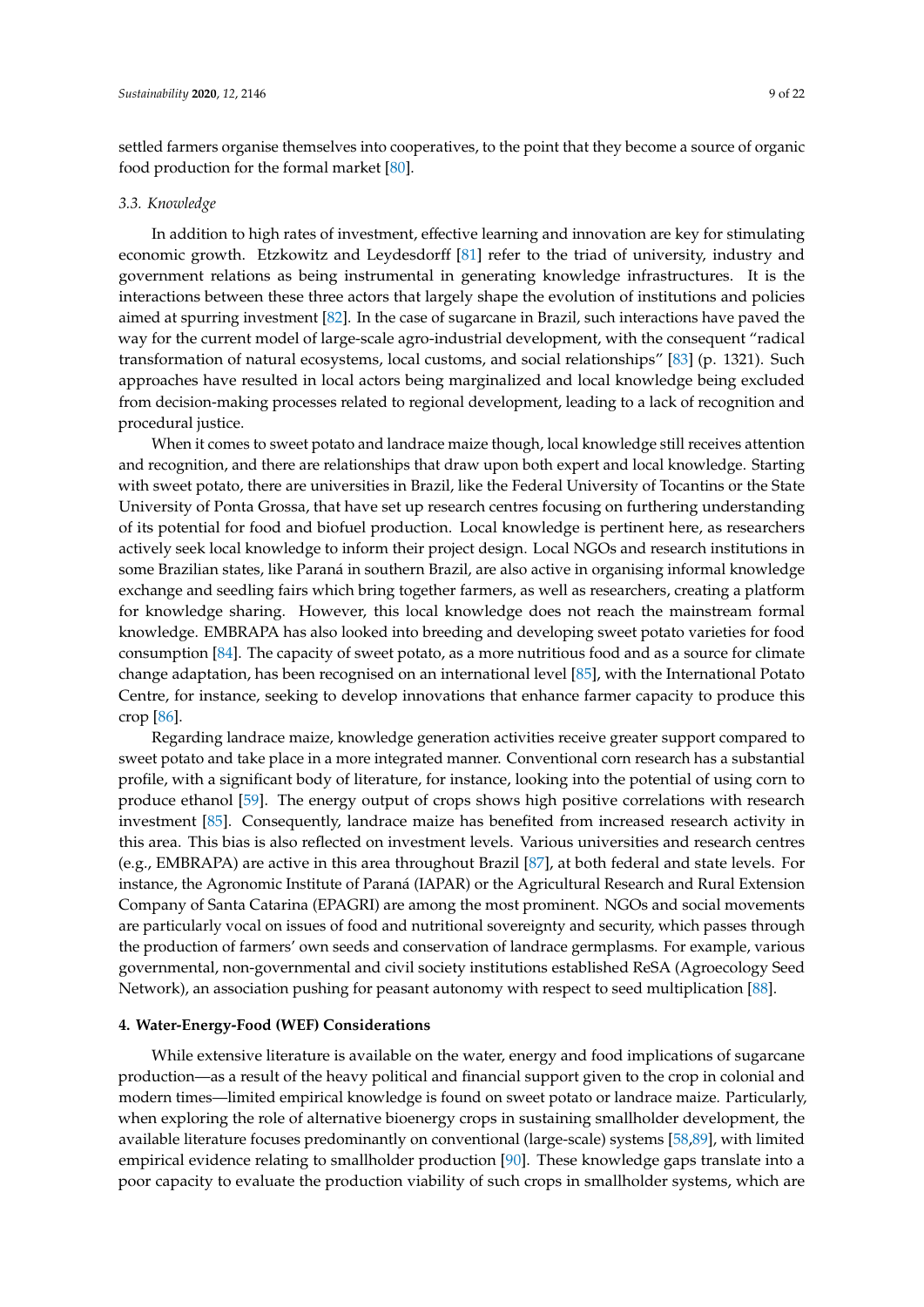characterised by low inputs and technology when compared to conventional ones. A consistent ranking of the three study crops in terms of their water needs and calorific outputs cannot be generated due to these knowledge gaps, which require further investigation. Nevertheless, here we have opened the scope to include literature not only related to Brazil, but worldwide. We found that despite being in its infancy, the research on alternative crops is growing. Next, we provide an indicative examination of the water requirements, and potential calorific (energy and/or food) outputs across the three crops based on the limited literature available.

Overall, sweet potato and landrace maize have similar WEF implications. While corn may produce about 2500 L per ha [91], sweet potato, due to its high level of carbohydrate production per unit area [92–94], yields higher levels of ethanol [95]. For instance, in Southern Italy it has been observed a production of 2032 L/ha [96], 3320 to 5364 L/ha in Indonesia [97], 4.17 L/ha in China [98], 4800 L/ha in Uruguay [57], and from 6136 to 10,007 L/ha in Central Brazil [99]. Others have reported yields between 2990 and 10,467 L of ethanol per ha [57,100]. These values depend on a range of biological, physiological, physical and chemical processes, which are determined by varying environmental conditions (i.e., climate, soil and water) and genetic factors [101]. Comparatively, sugarcane yields 6000 to 6800 L of ethanol per ha [102,103].

As regards to water consumption, values for conventional corn grown under agribusiness schemes range between 393 and 735 mm per crop cycle [104,105]. Values for landrace maize grown by smallholder farmers are not found in the literature, while sweet potato's water consumption accounts for 450 to 500 mm per cycle [100,106]. Sugarcane has similar food and energy output potential to the other crops, however, the water required to grow it stands out for being notably larger than sweet potato and landrace maize [107]. Moreover, its water consumption value accounts for roughly 1,780 mm per cycle in the state of São Paulo [108]. According to Dias [109], the water demand for sweet potato is about three times lower than that of sugarcane when comparing ethanol productivity with the volume of water consumed during the crop cycle. Once again, local conditions are fundamental for the determination of its productivity and input values. While sweet potato and landrace maize have potential to be produced interchangeably to achieve similar outputs, their suitability under varying contexts will depend on variables, including soil type, the crop variety utilised, the specific weather in the region of study, the climatic conditions during different crop seasons, as well as the specific cost-benefit implications for each crop. It is relevant to note that we do not consider the inputs in terms of labour, energy used in the production and application of fertiliser or energy used in irrigation, as information on these aspects is not currently available.

In the Brazilian context, the country's vast territorial extension results in highly variable agricultural practices subject to different regimes of precipitation and temperature across regions [110]. This has direct implications for the feasibility of growing these three crops for energy and food end uses. One advantage of sweet potato and landrace maize is that, in addition to their lower water requirements, they can be grown across a larger geographical area than sugarcane, thanks to their higher adaptability to varying types of soil and weather [111,112]. In terms of sweet potato, it has been highlighted that it has wide adaptation to marginal lands. It can grow under various environments, and is less vulnerable to pest and disease. It is also drought-resistant, has a high multiplication rate and low degeneration of the propagation material, short grow cycle, and can help controlling weed problems and erosion caused by rains. It is responsive to inputs, and its wider harvesting periods make sweet potato popular for peasant subsistence in rural areas [95,113].

The lack of information and knowledge means a multitude of trade-offs remains unexplored. For instance, when valuing the crops' potential and sustainability implications, additional considerations must be made depending on the by-products or waste streams the different crops can generate. As in the case of sugarcane, the disposal of vinasse in soils and water bodies presents numerous challenges and environmental concerns [114]. A comprehensive analysis that considers both positive and negative environmental externalities for the production of each crop is needed in order to allow better prioritisation and evaluation of alternative crops.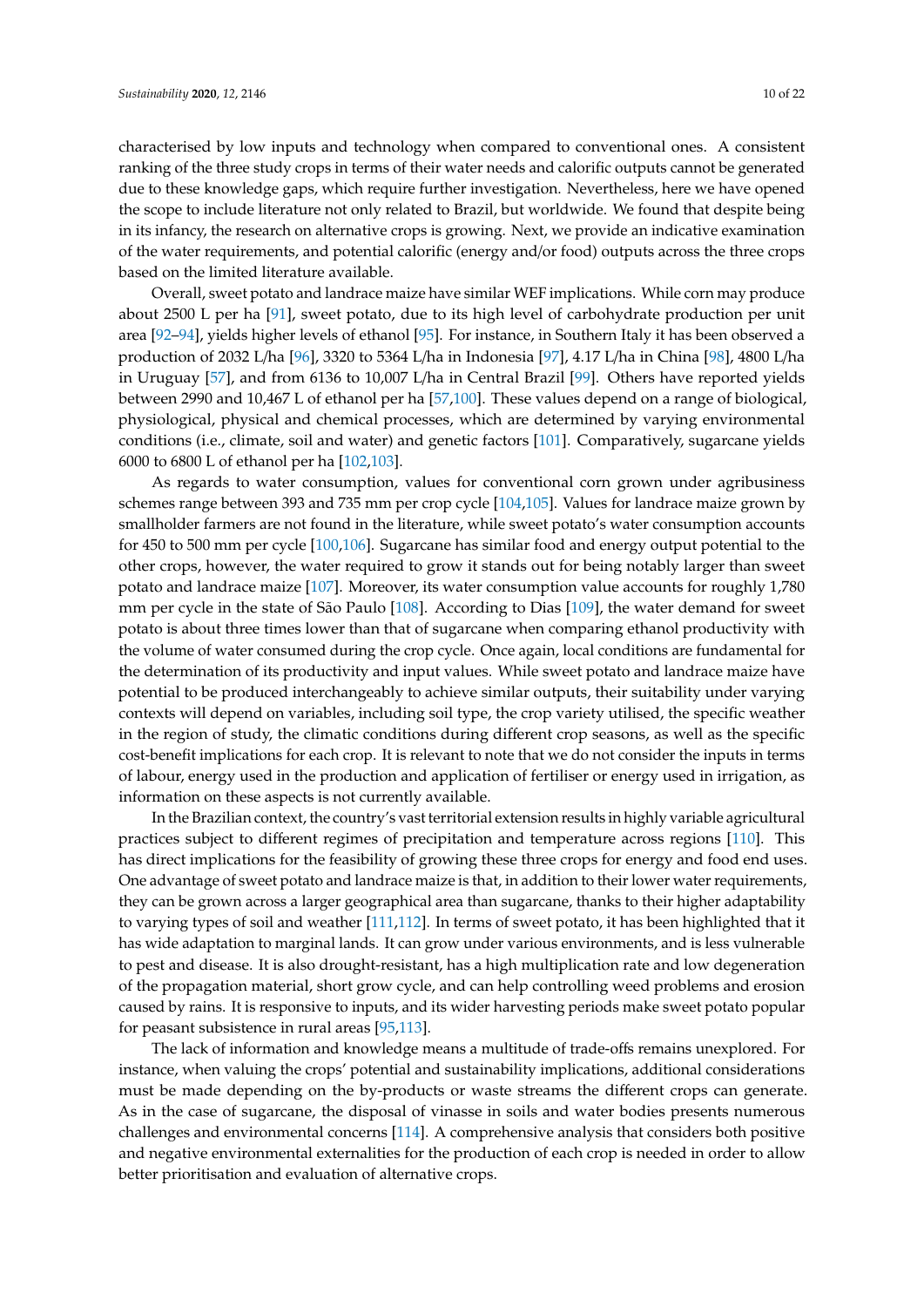Another trade-off that needs more attention is that while the calorific content of the outputs produced by alternative crops might be similar, this can either be diverted to bioenergy or for food as an end use. In the latter case, food might be intended either for human or animal consumption. Sweet potato tubers are suited to direct human consumption; however, smallholder farmers face difficulties to control the attractiveness (visual aspect and colour) demanded by local markets. Sweet potato stalks and leaves are particularly suited for animal feed in smallholder pig production [115], due to its high-protein content. The dry-milled or starch fractions of landrace maize and sweet potato can be used to produce flour and a range of industrialised food. Sugarcane can be consumed in the form of juice, syrup, dried sugar or molasses, while the sucrose extracted in mills can be used as a raw material in the food industry. Fresh-chopped sugarcane or extracts may be used as a dietary supplement for ruminants or pigs under limited forage availability [116]. Considering this variety of uses, we observe that different sweet potato varieties, as well as sugarcane and corn varieties, may be suited to the production of certain outputs (and related by-products), opening up a wide range of new market opportunities for smallholder farmers. Each component of this multi-faceted system might require varying levels of water inputs and will have varying cost and benefit implications. In terms of sweet potato, researchers have claimed that the diversification and advances in the technology applied to its production have been considerable in the last decades leading to a myriad of opportunities, from energy production to providing raw material for starch, flour, juice, bread, liquors, pigments, candy, and various uses in the cosmetic industry, etc., [117].

In Brazil, the transformation of sweet-potato and landrace maize into energy is modest, with production being used almost entirely for human consumption. Despite that in Brazil the expansion of the formal knowledge-base of the two alternative crops has not been favoured, researchers' calls have started to emerge in terms of the 'attractiveness' of these crops for the biofuel sector [57,59,60]. Pilot research units are being run by universities in the states of Rio Grande do Sul and Tocantins. EMBRAPA has specific sweet potato varieties for ethanol production [118], as is the case for varieties developed by the Federal University of Tocantins. Regarding corn cultivation, Brazil already has two large ethanol production units in the State of Mato Grosso and Goiás, according to the National Corn Ethanol Union. However, for the production of landrace maize ethanol, no activities are occurring to the best of our knowledge.

Studies in other parts of the world are growing, and the crops are gaining importance. In recent years, genetic improvement studies delivered varieties of sweet potato—with multiple genotypes identified by Wesley, et al. [99]—that have shown promising potential for their use in various industrialised scenarios.

We acknowledge that each crop and variety therein have their own characteristics, and that production and use need to be adapted to different regions of Brazil (and worldwide), resulting in a variable range of benefits and trade-offs across environmental and socio-economic dimensions. Nevertheless, our analysis of the existing literature suggests that in comparison to sugarcane, sweet potato and landrace maize have a lower environmental impact in terms of water, can be grown in diverse soil types, and also have a greater capacity to resist droughts and plagues. In the face of the current climate change projections, crops with those coping capacities will be more adapted to future climate-related impacts. At the same time, they have the potential to produce energy, higher nutritious food than sugarcane, while opening a window of opportunities to smallholder farmers to participate in new markets. Given the major knowledge gaps identified, empirical investigations into the agronomy and socio-economic implications of sweet potato and landrace maize across smallholder systems are urgently needed to effectively inform production, use and appropriate policy and institutional support for this backbone of the economy.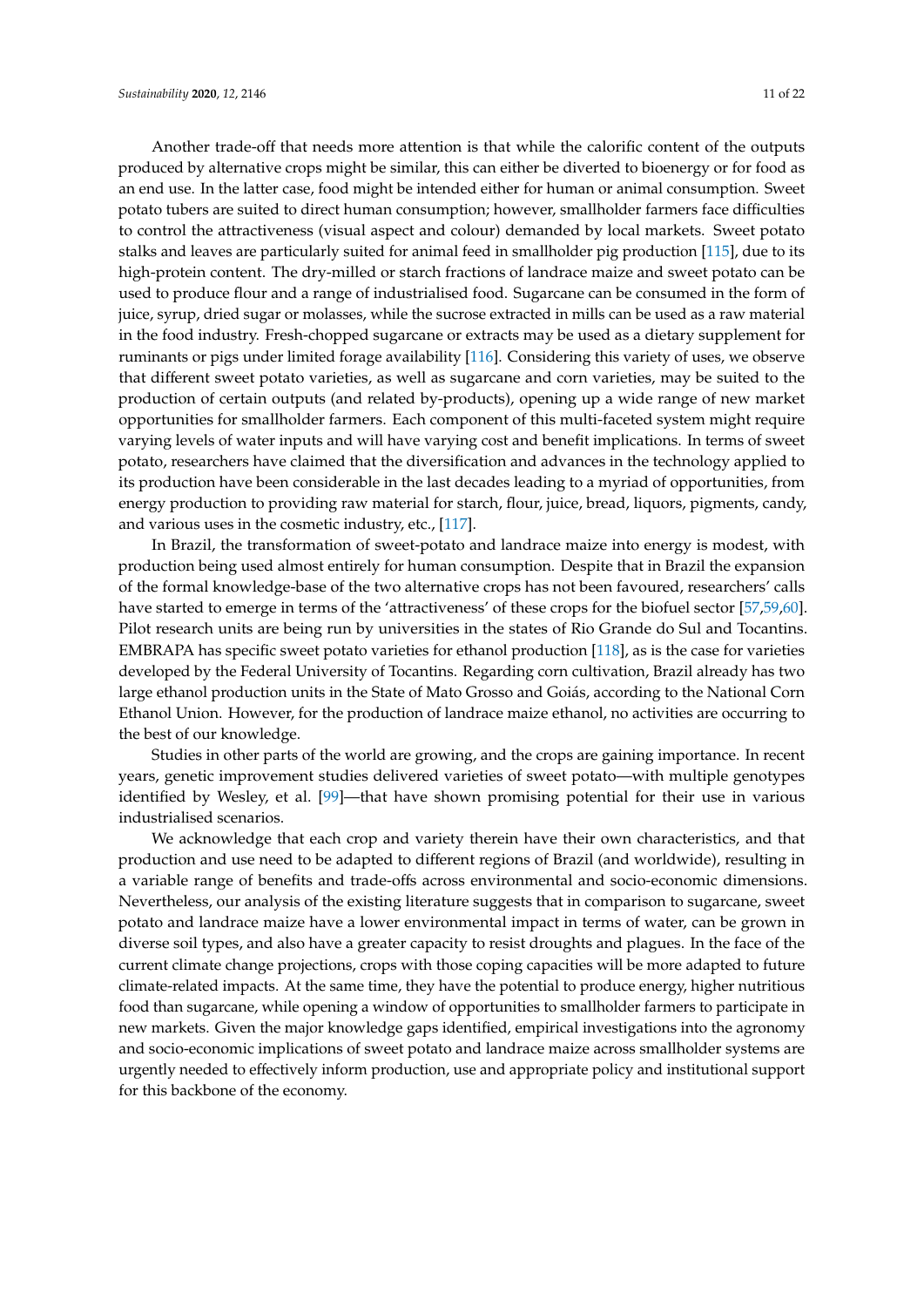# **5. Discussion**

Our analysis of the literature has shown that the mass production of biofuel crops in Brazil has been mainly dominated by large farmers and agribusinesses, shaped by international and national policies and institutions. This approach has excluded smallholder farmers, who have not been able to reap development benefits by participating in the biofuel market, thus exacerbating poverty and social inequality [11]. Local policies and institutions designed to stimulate production at smaller quantities or exploring alternative bioethanol crops remain practically non-existent. This highlights a disconnection between the elements of PIK across different scales, which has shaped the types of crops that are produced, having implications for the WEF nexus and the distribution of winners and losers.

The challenge is to achieve a sustainable, socially-just and equitable future, particularly for smallholder farmers who until now have been disfavoured by the prevailing PIK configuration. It is difficult to envisage future opportunities for smallholders to participate in the mainstream sugarcane-based biofuel industry, given prevailing market and production structures. The prioritised production mode has strong equity implications for smallholders as, unlike agribusinesses, they do not have the large amounts of land and high investments required to participate in the market. Without meaningful participation, it will be impossible to achieve all three dimensions of justice and equity. Smallholder farmers' system of collecting and selling alternative crops to the industry is in its infancy. This can represent an important market barrier. However, there are some examples such as PNAE or PLANAPO, which show that well-directed policies can create new markets and open up those opportunities urgently needed for smallholder farmers. Participation underlies distributional justice, as those who participate are more able to define how costs and benefits are distributed, and also recognition, as those who are unable to participate cannot command recognition [17,119,120]. However, the two alternative crops that we have analysed, landrace maize and sweet potato, offer the potential for improving development opportunities for smallholders in terms of energy, food sources and market diversification. In diverse regions in Brazil, smallholder farmers have traditionally grown local varieties of these crops, mainly for household consumption [21,121]. Local knowledge about their cultivation and use is abundant, although there has been limited knowledge sharing with other groups [122,123]. Sweet potato, particularly cultivated in the northeast of the country, is considered to be relatively easy to grow and has diverse uses, from biofuels and animal feed to the production of paper and cosmetics [124]. In relation to landrace maize, local varieties offer several advantages in terms of sustainability, such as lower production costs, resistance to pests and diseases, and higher resilience to climate variations [125]. The literature examined suggests that sweet potato and landrace maize offer a more accessible and inclusive alternative to smallholder farmers because local knowledge exists, they have similar yields of ethanol per hectare, use less water, and their by-products can be commercialised in various markets (see Section 4). In relation to production costs, for example, Masiero [126] estimated the economic feasibility of using sugarcane, sweet sorghum, cassava, and sweet potato for ethanol production. The author argues that sweet sorghum and sweet potato were the most viable feedstocks. However, further research is required to determine the specific production costs, as well as their related WEF implications.

These alternative crops open up opportunities to diversify economic activities and improve the development situation of small farmers. Sweet potato and landrace maize, especially when managed through sustainable agro-ecological systems, can help to attain food security, as well as to reduce the use of fertilisers, achieve higher productivity rates, prevent soil degradation and offer a clean energy source [127]. In this sense, when managed adequately, they can contribute to some of the Sustainable Development Goals (SDGs), namely, Goal 2 (i.e., ending hunger, achieving food security, improving nutrition and promoting sustainable agriculture), Goal 7 (i.e., ensuring access to affordable, reliable, sustainable and modern energy for all), and Goal 8 (i.e., access to decent work and economic growth).

Promoting better opportunities to achieve equitable and sustainable development based on these crops requires policies and institutions at the local scale, capable of recognising the existing knowledge. The PIK landscape, analysed in Section 3, provided us with a challenging panorama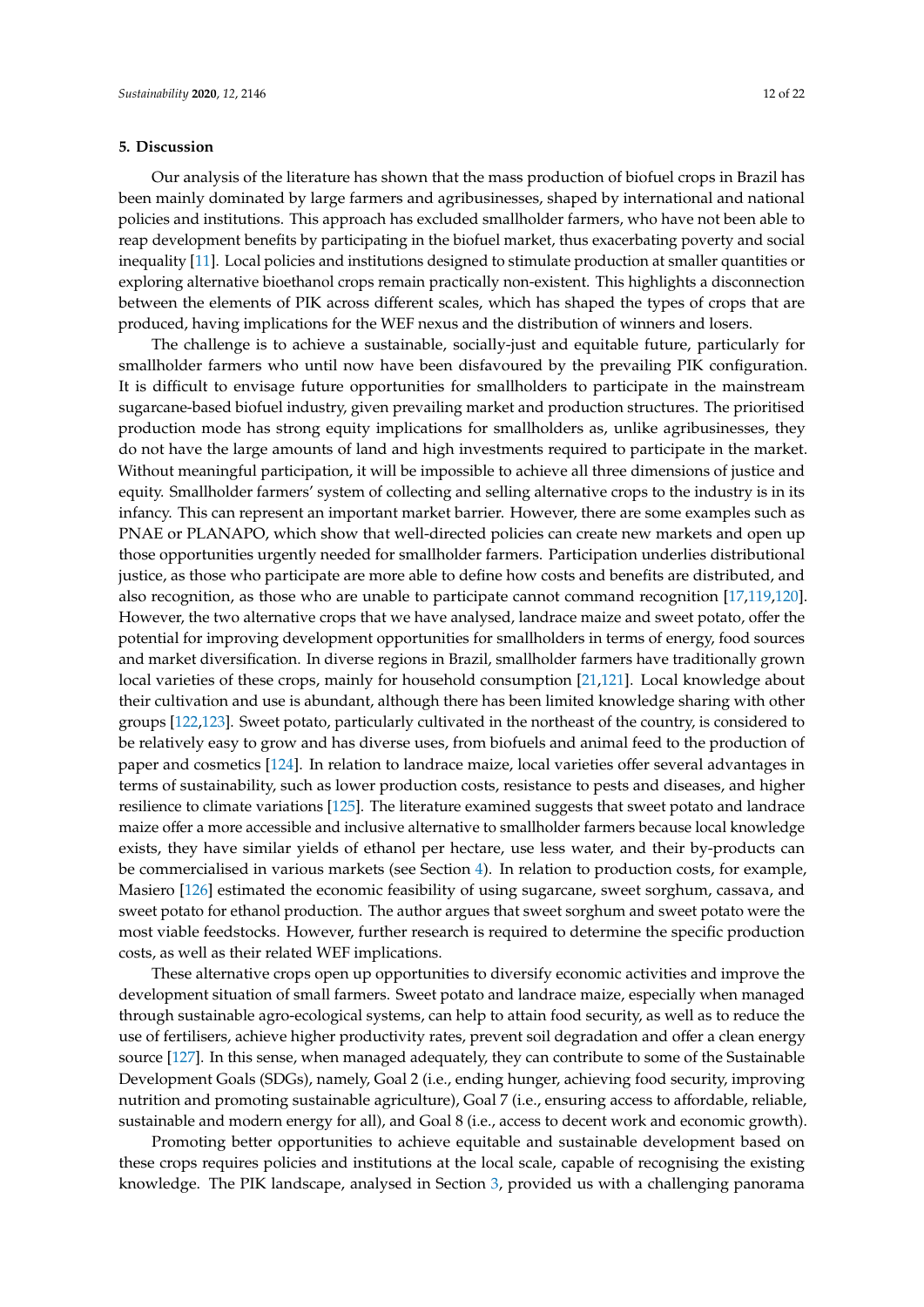for the production of alternative bioenergy crops by smallholder farmers. Policies such RenovaBio, aiming to increase the annual production of ethanol in almost 79% by 2030, fail to include the opportunities that alternative crops can bring to Brazil's GHGs mitigation pledges, by focusing only on sugarcane. While large agribusinesses can definitely help to meet those pledges, smallholder farmers can also contribute—considering that smallholder farms account for 84% of the total farms in Brazil, and provide 70% of the staple food [128]. Policies and institutions well-directed to expand the production of alternative crops could bring even more benefits in terms of development for millions of families depending on the land in Brazil. For instance, the current programme of PNAE or the Food Acquisition Programme (PPA) promotes decentralised agriculture. Those programmes provide a space for smallholder farmers in the food supply chain, while also improving the nutritional quality of food for local schools. More programmes and new business models that encourage a more equitable production and distribution of the development gains are needed for smallholder farmers. Despite that bioenergy production and consumption could bring benefits in terms of covering the energy needs of smallholders, we identified various barriers that impede further advancements. For example, the current policy landscape prohibits small-scale production, sale and self-consumption of bioenergy by smallholder farmers. One of the major challenges of smallholder farmers is their scale and limited access to resources (financial, technological, market, etc.). Promoting smallholder farmer organisations can help level the playing field and balance structural issues. Collective action can leverage their power by exercising economies of scale [129,130], tackling in this way, their current inability to influence the market, due to their individual size. Local cooperatives, for example, could be crucial to organise these efforts, as they have a history of producing social and political transformations [131]. Cooperatives can give representation to smallholders, important for the recognition and participation dimensions of social justice and can leverage collective efforts to produce better outcomes. Smallholders could be incentivised in the production of biofuels given the possibility of producing ethanol derived from sweet potato and landrace maize in small distilleries as long as they are supported by well-organised cooperatives [103].

Cross-fertilisation of policies that have helped in the past to reach smallholder farmers could be valuable to expand instruments, such as 'Etanol Verde', to smallholders to ensure sustainability in the production of alternative crops. Historically, those instruments have been targeted for large-scale producers, but adopting standards and certifications by smallholders is an inevitable process and a positive trajectory of sustainable development for the biofuel industry [132]. However, research has also highlighted that certification schemes can have high barriers to participation, meaning that only already commercially minded farmers can benefit [132]. This can be overcome by ensuring that certification schemes have equity and justice considerations built-in, and that these are compulsory rather than voluntary. In addition, barriers to participation can be minimised by including training and capacity building for resource-poor smallholder farmers [133]. For instance, the voluntary regulatory instrument of organic certification, PLANAPO, has been successful with smallholder farmers in Parana, or PNATER, which supports agroecological training and exchange of experiences [69]. The Social Fuel Certificate (Selo Combustível Social), granted by the Ministry of Agriculture [134], is another pertinent example, which inserts family agriculture, via registered cooperatives, into the biodiesel production chain. Additional criteria for the certificate have been officially approved this year, permitting large biodiesel producers to acquire a certain percentage of their inputs from these cooperatives (at least 60% of their members need to be family farmers), thus, obtaining the designation of producers of 'social fuel'.

These policies can be used as platforms to extend technical support and help smallholder farmers to advance towards a more sustainable bioenergy production. There is a need to strengthen current programmes, which have smallholder farmers at their core. PRONAF, for example, needs to expand its risk management rules to include alternative crops. This is important because it could assist smallholder farmers by expanding the availability of credit and insurance cover. Currently, alternative crops are not included in official studies of climatic risk zoning; thus, smallholder farmers cannot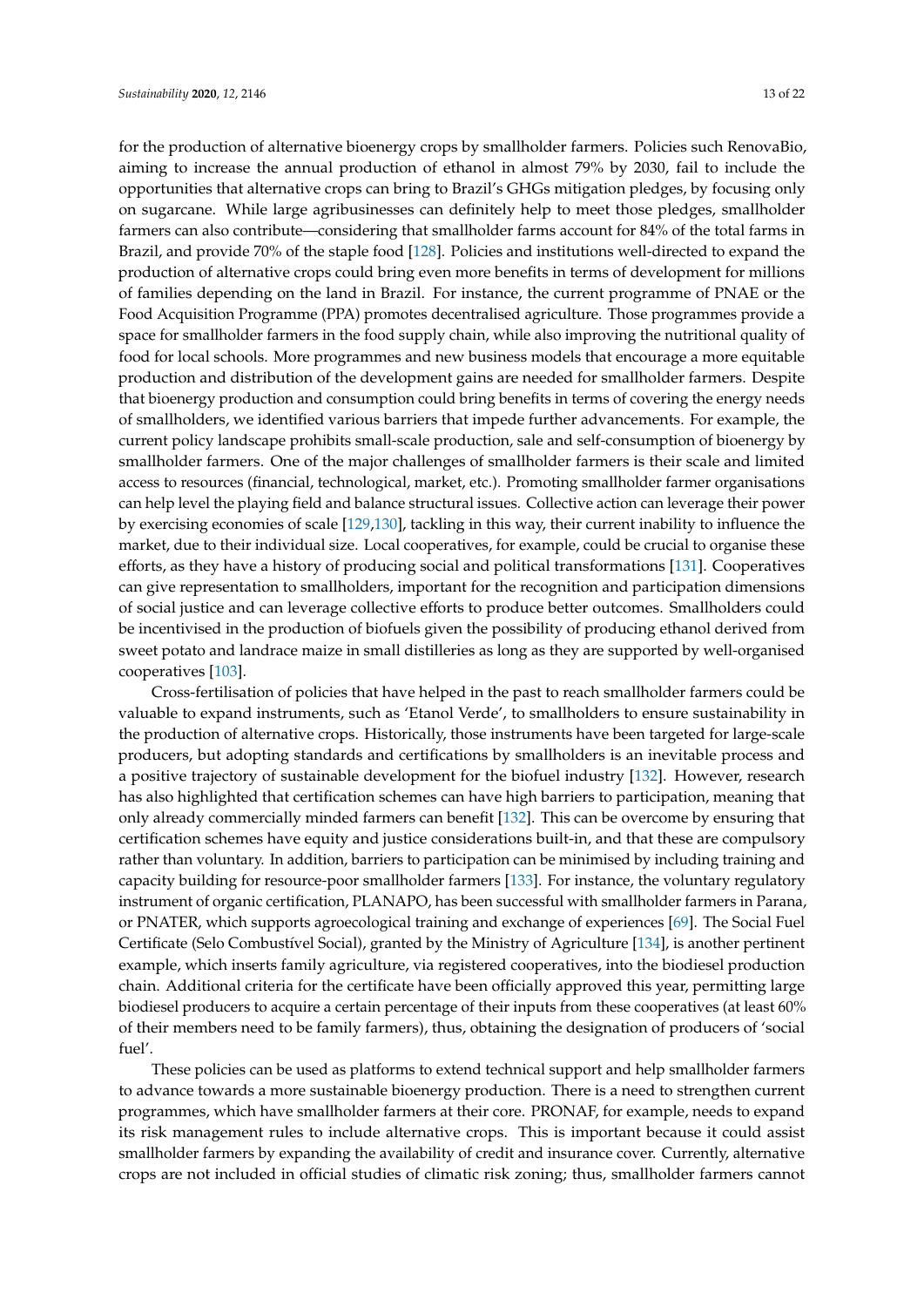report the use of other crops and are left without support if their crops fail. PRONAF provides an opportunity to incorporate smallholder farmers' informal knowledge to inform the guidelines of the Agricultural Climate Risk Zoning provisions and, in this way, expand the use of alternative crops. This is also an example of how the sharing of informal knowledge into documents and processes dominated by formal knowledge could benefit smallholder farmers.

Universities have an important role to play in moving towards knowledge co-production with multiple stakeholder groups. Our review shows that while research on sugarcane has been heavily supported by universities, this has not been the case for sweet potato nor landrace maize. In addition, research has been concentrated in particular areas, such as Sao Paulo, leaving behind smaller universities across Brazil. Reallocation and redistribution of research funds need urgent attention [85]. Local universities, through their rural extensions and partnerships, are well placed to make the link between research institutes, government, and smallholder farmers. Universities and research centres could help address remaining knowledge gaps by conducting more research on the WEF requirements of sweet potato and landrace maize, as well as of other alternative crops, in addition to carrying out detailed cost-benefit and environmental impact studies in order to assess the technical, socio-economic and operational feasibility of using them to produce bioenergy. Assessing optimal crop rotation is another relevant issue in order to identify adequate varieties and crop types that can help to maximise soil fertility and plant nutrition.

While the previous examples show positive perspectives, given the current political circumstances in Brazil, the formulation of policies towards improving smallholder farmers' conditions, however, faces difficulties. The inauguration of Brazil's new government in 2019 has led to a 'systematic dismantling' of Brazilian environmental laws, weakening environmental enforcement and institutions and increasing the risks of incurring losses on all fronts [135–137]. In the case of smallholder farmers, for instance, the restructuring of the Ministry of Environment and the appointment of new ministers, including in the Ministry of Agriculture [138], or the law proposal No. 5695 to end the government obligation to buy 30% of the food that smallholders produce [139], have both reinforced concerns that the focus on large agribusinesses will persist. Among the situations that give rise to concern are presidential decrees that have excluded advisory councils representing smallholder farming, as well as changing the number of questions in the agricultural census, making it difficult to stratify and clearly define the peasant agriculture class. The way the Brazilian state has prioritised policies, knowledge, institutions through time has created trade-offs affecting issues of social justice, such as recognition justice and participation justice for smallholder farmers. By the same token, the decisions of the State government have shaped aspects of water, energy and food through time. The perspectives of those essential resources in Brazil are worrisome as the recent policies implemented have disturbed the key role the country had pursued on climate change mitigation and sustainable development efforts [140]. The current political context in the country may worsen the scenario [141], leading to a fear of state action limiting, and in some cases, threatening the activities of researchers, educators, and environmental practitioners—which has been described as the "landscape of fear" [142].

Given the political situation and that smallholder farmers have been historically marginalised from the benefits of bioenergy production, we argue that it is essential to promote local genetic improvement, selecting varieties adapted to each cultivation region and to adopt agronomic management systems. It is also important to stimulate research aimed at simplifying the processes of transformation of biomass (sweet potato, landrace maize, sorghum, among others) in the context of small and medium scale ethanol production. Moreover, more flexibility in federal legislation is needed, allowing the direct sale of ethanol to the final consumer, which would make several small and medium scale processing plants financially viable, in order to improve the welfare of smallholders.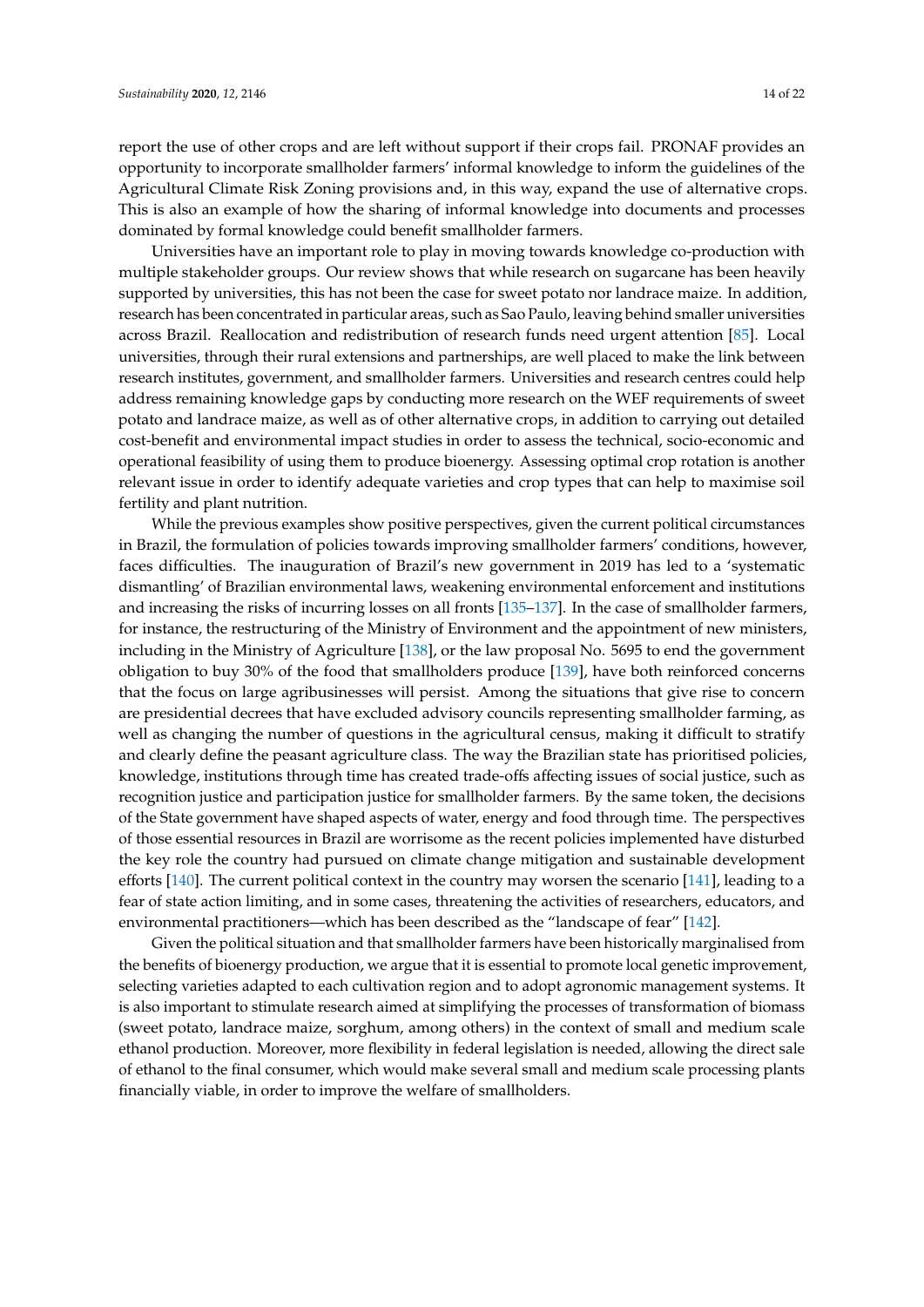## **6. Conclusions**

This paper has examined the literature to unpack the relationships within and between WEF and PIK, which traverse multiple spatial and temporal scales. PIK vary widely across local, regional, national and international levels. Mass production of biofuels in Brazil has been largely shaped and supported by international and national policies and institutions through time. This is reflected in the large volumes of ethanol produced by large agribusinesses mainly from sugarcane. When it comes to the local scale, and the smallholder farmers, local policies and institutions remain practically non-existent and have barely played a role in stimulating biofuel production in smaller quantities or exploring alternative biofuel crops. Local knowledge is abundant, but in most cases has been often ignored or scarcely disseminated. This highlights an opportunity for the "share" aspect of the WEF-PIK framework, which should be emphasised in addressing the disconnection between PIK across scales and levels. Not least to enable smallholders to play a greater role in determining the types of crops that are produced and supported, with subsequent impacts on WEF in terms of energy and food consumption and mainly water use. The examined alternative crops to sugarcane, i.e., sweet potato and landrace maize, show potential benefits for the smallholder farmer because there is local traditional knowledge of them, the alternative crops have multiple uses which can fulfil multiple smallholder needs—e.g., fuel, animal feed,—and generate diversified sources of income generation—through the by-products, for instance. The benefits seem more evident as regards the water consumption dimension, as their water input requirements stand out for being notably smaller than the mainstream one. Crops that have less of an impact on the environment, and that are more resistant to pests and weather-related impacts, seem promising—but empirical evidence on alternative crops is very limited, and more research is required to unveil the detailed benefits and trade-offs.

The WEF and PIK nexuses, and their inherent inter- and intra-relationships, are not static, but continue changing and evolving over time. The challenge for Brazil is to achieve a sustainable, socially-just and equitable future, particularly for smallholder farmers who until now have been disfavoured by the prevailing PIK configuration, while the large agribusinesses have accumulated the gains. In this sense, it is vital to address the PIK disconnection through improved consideration of recognition and participation justice supported by improved knowledge across scales and stakeholder groups.

**Author Contributions:** The paper was conceptualised by P.S., S.A., N.F., L.C.S. and M.S. Relevant literature and documents were identified by P.S., S.A., N.F., and M.S. The review was conducted by P.S., S.A., N.F., C.W., P.H.W.N., C.H.R., J.A.G., and N.M.d.S. The four latter authors provided expert input. P.S., S.A., N.F., L.C.S., C.W. and M.S. wrote the manuscript. N.A. developed the figure. All authors reviewed, commented and edited various drafts. All authors have read and agreed to the published version of the manuscript.

**Funding:** This research was funded by the British Council, grant number 332400014. P.S. also acknowledges funding by the UKRI Economics and Social Research Council, grant number ES/S001727/1. L.C.S. is a Royal Society Wolfson Research Merit Award holder. M.S. was supported by the UKRI Engineering and Physical Sciences Research Council (EPSRC) for the UK Centre for Research into Energy Demand Solutions (CREDS), grant reference EP/R035288/1, and the UK Energy Research Centre (UKERC) Phase 4, under award EP/S029575/1. P.H.W.N., C.H.R., J.A.G. and N.M.d.S. also acknowledge funding by Fundação Araucária, grant number 48859.521.33708.08122017.

**Acknowledgments:** We appreciate the input from three anonymous reviewers who contributed to improve the quality of this paper.

**Conflicts of Interest:** The authors declare no conflict of interest. The funders had no role in the design of the study; in the collection, analyses, or interpretation of data; in the writing of the manuscript, or in the decision to publish the results.

# **References**

- 1. Wiggins, S.; Kirsten, J.; Llambi, L. The future of small farms. *World Dev.* **2010**, *38*, 1341–1348. [CrossRef]
- 2. Lowder, S.K.; Skoet, J.; Raney, T. The number, size, and distribution of farms, smallholder farms, and family farms worldwide. *World Dev.* **2016**, *87*, 16–29. [CrossRef]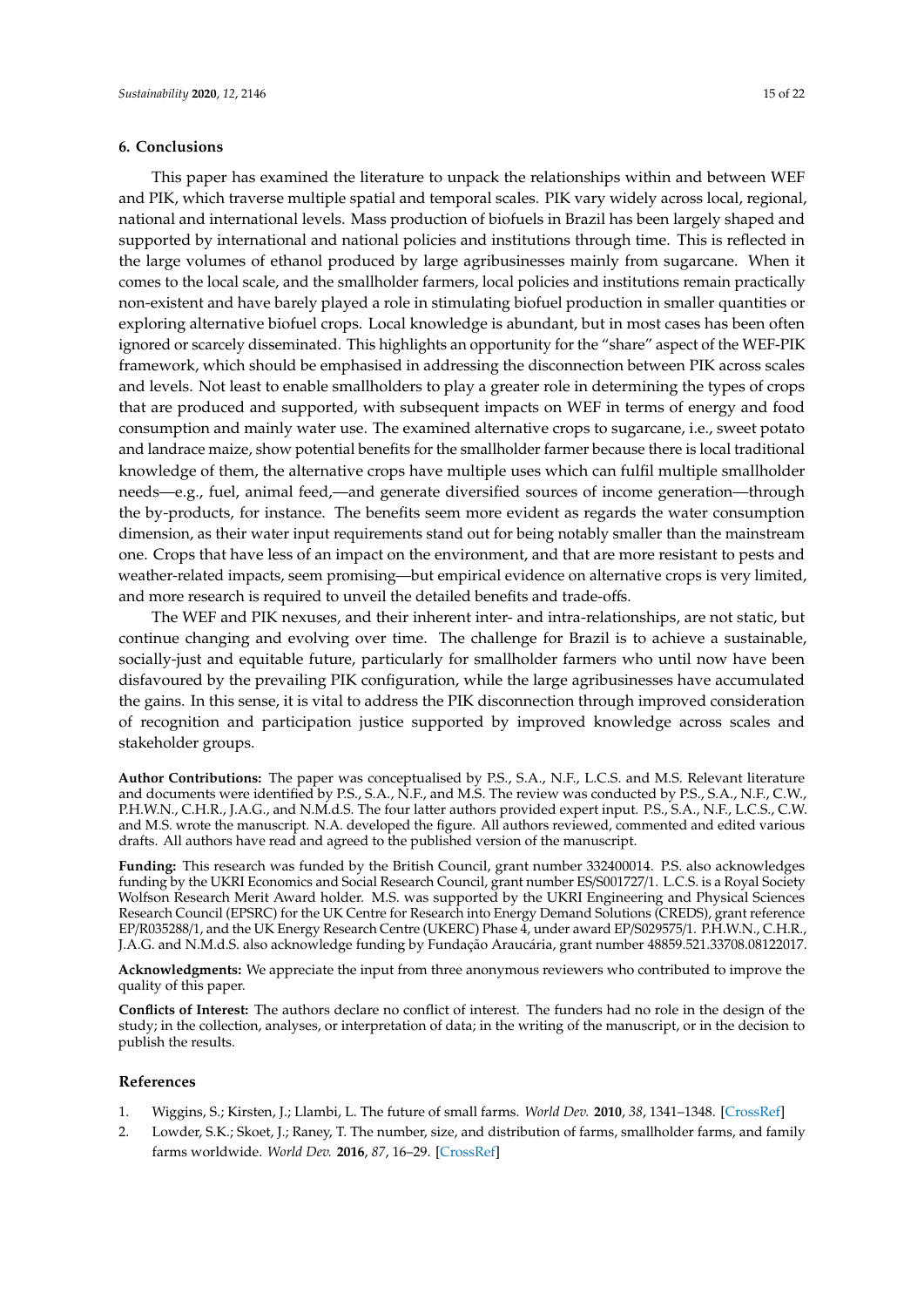- 3. Altieri, A.M.; Koohafkan, P. *Enduring Farms: Climate Change, Smallholders and Traditional Farming Communities*; Third World Network: Penang, Malaysia, 2008.
- 4. Stringer, L.C.; Fraser, E.D.G.; Harris, D.; Lyon, C.; Pereira, L.; Ward, C.F.M.; Simelton, E. Adaptation and development pathways for different types of farmers. *Environ. Sci. Policy* **2020**, *104*, 174–189. [CrossRef]
- 5. Dorward, A.; Anderson, S.; Bernal, Y.N.; Vera, E.S.; Rushton, J.; Pattison, J.; Paz, R. Hanging in, stepping up and stepping out: Livelihood aspirations and strategies of the poor. *Dev. Pract.* **2009**, *19*, 240–247. [CrossRef]
- 6. Lei nº 11.326, de 24 de julho de 2006. Presidência da República, C.C., Subchefia para Assuntos Jurídicos (Ed.) 2006. Available online: http://www.planalto.gov.br/ccivil\_03/\_Ato2004-2006/2006/Lei/L11326.htm (accessed on 5 March 2020).
- 7. Embrapa. Módulos fiscais. Available online: https://www.embrapa.br/codigo-florestal/area-de-reservalegal-arl/modulo-fiscal (accessed on 29 February 2020).
- 8. Ejigu, M. Toward energy and livelihoods security in africa: Smallholder production and processing of bioenergy as a strategy. *Nat. Resour. Forum* **2008**, *32*, 152–162. [CrossRef]
- 9. Vermeulen, S.; Goad, N. *Towards Better Practice in Smallholder Palm Oil Production*; International Institute for Environment and Development (IIED): London, UK, 2006.
- 10. Dubois, O. Making sure that biofuel development benefits small farmers and communities. *Unasylva* **2008**, *59*, 25–32.
- 11. Hall, J.; Matos, S.; Severino, L.; Beltrao, N. Brazilian biofuels and social exclusion: Established and concentrated ethanol versus emerging and dispersed biodiesel. *J. Clean. Prod.* **2009**, *17*, S77–S85. [CrossRef]
- 12. Afionis, S. *Brazil's Ethanol Fuel Program*; Lap Lambert Academic Publishing: Köln, Germany, 2009.
- 13. Moraes, M.A.F.D.; Oliveira, F.C.R.; Diaz-Chavez, R.A. Socio-economic impacts of brazilian sugarcane industry. *Environ. Dev.* **2015**, *16*, 31–43. [CrossRef]
- 14. Blaber-Wegg, T.; Hodbod, J.; Tomei, J. Incorporating equity into sustainability assessments of biofuels. *Curr. Opin. Environ. Sustain.* **2015**, *14*, 180–186. [CrossRef]
- 15. Creutzig, F.; Corbera, E.; Bolwig, S.; Hunsberger, C. Integrating place-specific livelihood and equity outcomes into global assessments of bioenergy deployment. *Environ. Res. Lett.* **2013**, *8*, 11. [CrossRef]
- 16. Leck, H.; Conway, D.; Bradshaw, M.; Rees, J. Tracing the water-energy-food nexus: Description, theory and practice. *Geogr. Compass* **2015**, *9*, 445–460. [CrossRef]
- 17. Wood, B.T.; Stringer, L.C.; Dougill, A.J.; Quinn, C.H. Socially just triple-wins? A framework for evaluating the social justice implications of climate compatible development. *Sustainability* **2018**, *10*, 211. [CrossRef]
- 18. Sawyer, A.; Staley, C.; Lamb, J.; Sheaffer, C.; Kaiser, T.; Gutknecht, J.; Sadowsky, M.J.; Rosen, C. Cultivar and phosphorus effects on switchgrass yield and rhizosphere microbial diversity. *Appl. Microbiol. Biotechnol.* **2019**, *103*, 1973–1987. [CrossRef] [PubMed]
- 19. Widodo, Y.; Wahyuningsih, S.; Ueda, A. Sweet potato production for bio-ethanol and food related industry in indonesia: Challenges for sustainability. *Procedia Chem.* **2015**, *14*, 493–500. [CrossRef]
- 20. Cantos-Lopes, A.; Vilela-de Resende, J.T.; Machado, J.; Perez-Guerra, E.; Vilela-Resende, N. Alcohol production from sweet potato (ipomoea batatas (l.) lam.) genotypes in fermentative medium. *Acta Agronómica* **2018**, *67*, 231–237. [CrossRef]
- 21. Rebollar, P.B.M.; Miller, P.R.M.; Carmo, V.B. Desenvolvimento rural e práticas tradicionais de agricultores familiares: O caso do milho no vale do capivari, santa catarina, brasil. *Rev. Bras. De Agroecol.* **2010**, *5*, 174–186.
- 22. Wagner, S.A.; Marques, F.C.; Menasche, R. Agricultura familiar à mesa. In *Agricultura familiar à mesa: Saberes e práticas da alimentação no vale do taquari*; Menasche, R., Ed.; UFRGS Editora: Rio Grande do Sul, Brazil, 2007; pp. 58–77.
- 23. Stringer, L.C.; Quinn, C.H.; Le, H.T.V.; Msuya, F.; Pezzuti, J.; Dallimer, M.; Afionis, S.; Berman, R.; Orchard, S.E.; Rijal, M.L. A new framework to enable equitable outcomes: Resilience and nexus approaches combined. *Earth Future* **2018**, *6*, 902–918. [CrossRef]
- 24. McDermott, M.; Mahanty, S.; Schreckenberg, K. Examining equity: A multidimensional framework for assessing equity in payments for ecosystem services. *Environ. Sci. Policy* **2013**, *33*, 416–427. [CrossRef]
- 25. Schlosberg, D. Reconceiving environmental justice: Global movements and political theories. *Environ. Politics* **2004**, *13*, 517–540. [CrossRef]
- 26. Bennett, N.J. Using perceptions as evidence to improve conservation and environmental management. *Conserv. Biol.* **2016**, *30*, 582–592. [CrossRef]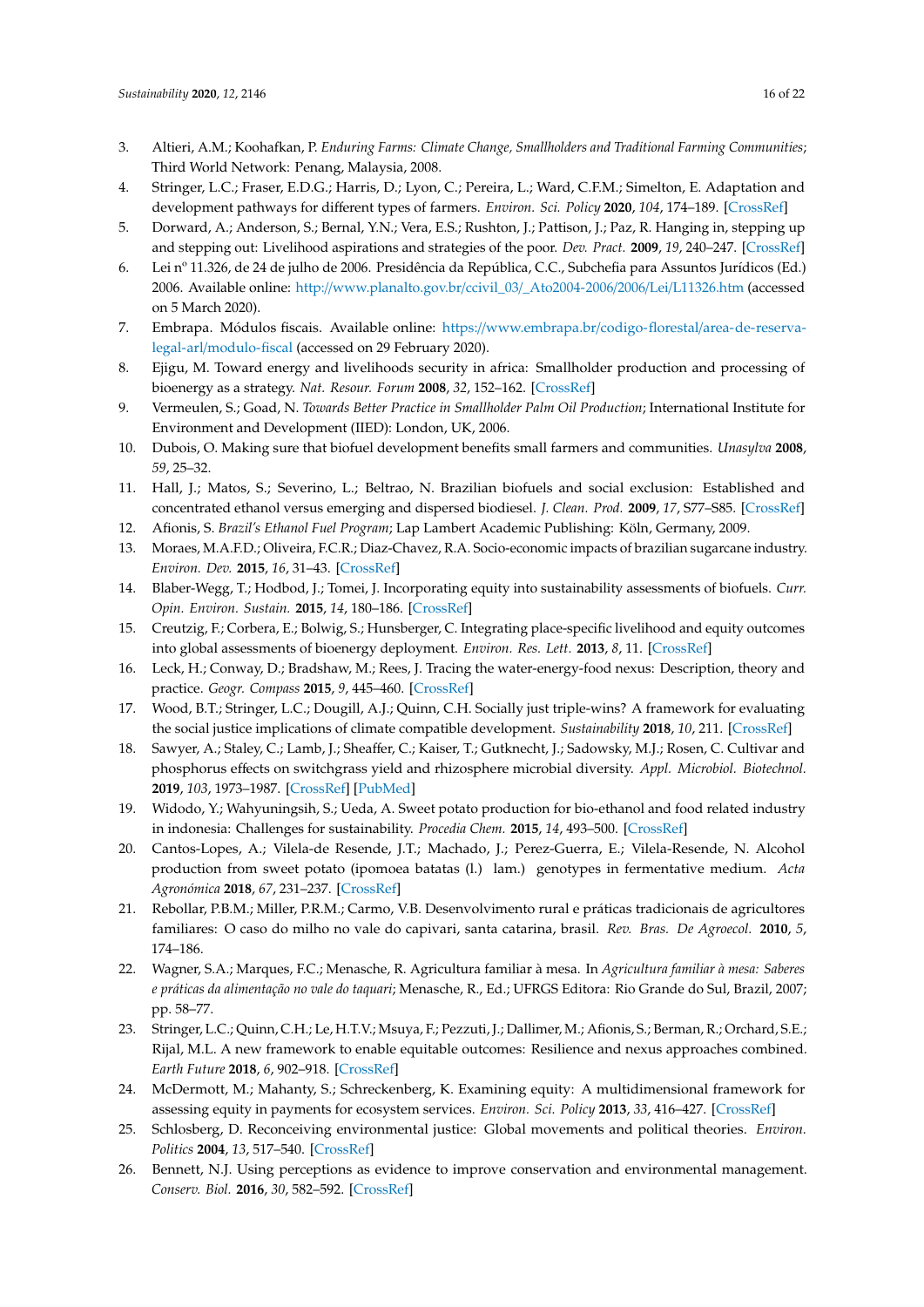- 27. Halpern, B.S.; Klein, C.J.; Brown, C.J.; Beger, M.; Grantham, H.S.; Mangubhai, S.; Ruckelshaus, M.; Tulloch, V.J.; Watts, M.; White, C.; et al. Achieving the triple bottom line in the face of inherent trade-offs among social equity, economic return, and conservation. *Proc. Natl. Acad. Sci. USA* **2013**, *110*, 6229–6234. [CrossRef] [PubMed]
- 28. Middleton, C.; Allouche, J.; Gyawali, D.; Allen, S. The rise and implications of the water-energy-food nexus in southeast asia through an environmental justice lens. *Water Altern.* **2015**, *8*, 627–654.
- 29. Agarwal, B. Food sovereignty, food security and democratic choice: Critical contradictions, difficult conciliations. *J. Peasant Stud.* **2014**, *41*, 1247–1268. [CrossRef]
- 30. Franco, J.; Feodoroff, T.; Kay, S.; Kishimoto, S.; Pracucci, G.; Santos, R. *The global water grab: A primer*; Transnational Institute for Hands off the Land Alliance: Amsterdam, The Netherlands, 2014; pp. 1–40.
- 31. Hildyard, N.; Lohmann, L.; Sexton, S. *Energy security for what? For whom?* The Corner House: Dorset, UK, 2012.
- 32. Stringer, L.C.; Reed, M.S.; Fleskens, L.; Thomas, R.J.; Le, Q.B.; Lala-Pritchard, T. A new dryland development paradigm grounded in empirical analysis of dryland systems science. *Land Degrad. Dev.* **2017**, *28*, 1952–1961. [CrossRef]
- 33. Levy, Y.; Ellis, T.J. A systems approach to conduct an effective literature review in support of information systems research. *Inf. Sci.: Int. J. Emerg. Transdiscipl.* **2006**, *9*, 181–212. [CrossRef]
- 34. Sylvester, A.; Tate, M.; Johnstone, D. Beyond synthesis: Re-presenting heterogeneous research literature. *Behav. Inf. Technol.* **2013**, *32*, 1199–1215. [CrossRef]
- 35. Afionis, S.; Stringer, L.C. European union leadership in biofuels regulation: Europe as a normative power? *J. Clean Prod.* **2012**, *32*, 114–123. [CrossRef]
- 36. Pilgrim, S.; Harvey, M. Battles over biofuels in europe: Ngos and the politics of markets. *Sociol. Res. Online* **2010**, *15*, 16. [CrossRef]
- 37. Ponte, S. The evolutionary dynamics of biofuel value chains: From unipolar and government-driven to multipolar governance. *Environ. Plan. A - Econ. Space* **2014**, *46*, 353–372. [CrossRef]
- 38. Lima, M.G.B.; Gupta, J. The policy context of biofuels: A case of non-governance at the global level? *Glob. Environ. Politics* **2013**, *13*, 46–64. [CrossRef]
- 39. Rosillo-Calle, F.; Cortez, L.A.B. Towards proalcool ii a review of the brazilian bioethanol programme. *Biomass Bioenerg.* **1998**, *14*, 115–124. [CrossRef]
- 40. Stattman, S.L.; Hospes, O.; Mol, A.P.J. Governing biofuels in brazil: A comparison of ethanol and biodiesel policies. *Energy Policy* **2013**, *61*, 22–30. [CrossRef]
- 41. Marcossi, G.P.C.; Moreno-Perez, O.M. A closer look at the brazilian social fuel seal: Uptake, operation and dysfunctions. *Biofuels-Uk* **2018**, *9*, 429–439. [CrossRef]
- 42. Wilkinson, J.; Herrera, S. Biofuels in brazil: Debates and impacts. *J. Peasant Stud.* **2010**, *37*, 749–768. [CrossRef]
- 43. La Rovere, E.L.; Pereira, A.S.; Simoes, A.F. Biofuels and sustainable energy development in brazil. *World Dev.* **2011**, *39*, 1026–1036. [CrossRef]
- 44. Ferreira, M.P.; Alves, D.S.; Shimabukuro, Y.E. Forest dynamics and land-use transitions in the brazilian atlantic forest: The case of sugarcane expansion. *Reg. Environ. Chang.* **2015**, *15*, 365–377. [CrossRef]
- 45. Scarpare, F.V.; Hernandes, T.A.D.; Ruiz-Correa, S.T.; Kolln, O.T.; Gava, G.; dos Santos, L.N.S.; Victoria, R.L. Sugarcane water footprint under different management practices in brazil: Tiete/jacare watershed assessment. *J. Clean. Prod.* **2016**, *112*, 4576–4584. [CrossRef]
- 46. Mercure, J.F.; Paim, M.A.; Bocquillon, P.; Lindner, S.; Salas, P.; Martinelli, P.; Berchin, I.I.; Guerra, J.; Derani, C.; de Albuquerque, C.L.; et al. System complexity and policy integration challenges: The brazilian energy-water-food nexus. *Renew. Sustain. Energy Rev.* **2019**, *105*, 230–243. [CrossRef]
- 47. Benites-Lazaro, L.L.; Giatti, L.; Giarolla, A. Sustainability and governance of sugarcane ethanol companies in brazil: Topic modeling analysis of csr reporting. *J. Clean Prod.* **2018**, *197*, 583–591. [CrossRef]
- 48. Taniwaki, R.H.; Forte, Y.A.; Silva, G.O.; Brancalion, P.H.S.; Cogueto, C.V.; Filoso, S.; Ferraz, S.F.B. The native vegetation protection law of brazil and the challenge for first-order stream conservation. *Perspect. Ecol. Conserv.* **2018**, *16*, 49–53. [CrossRef]
- 49. Filoso, S.; do Carmo, J.B.; Mardegan, S.F.; Lins, S.R.M.; Gomes, T.F.; Martinelli, L.A. Reassessing the environmental impacts of sugarcane ethanol production in brazil to help meet sustainability goals. *Renew. Sustain. Energy Rev.* **2015**, *52*, 1847–1856. [CrossRef]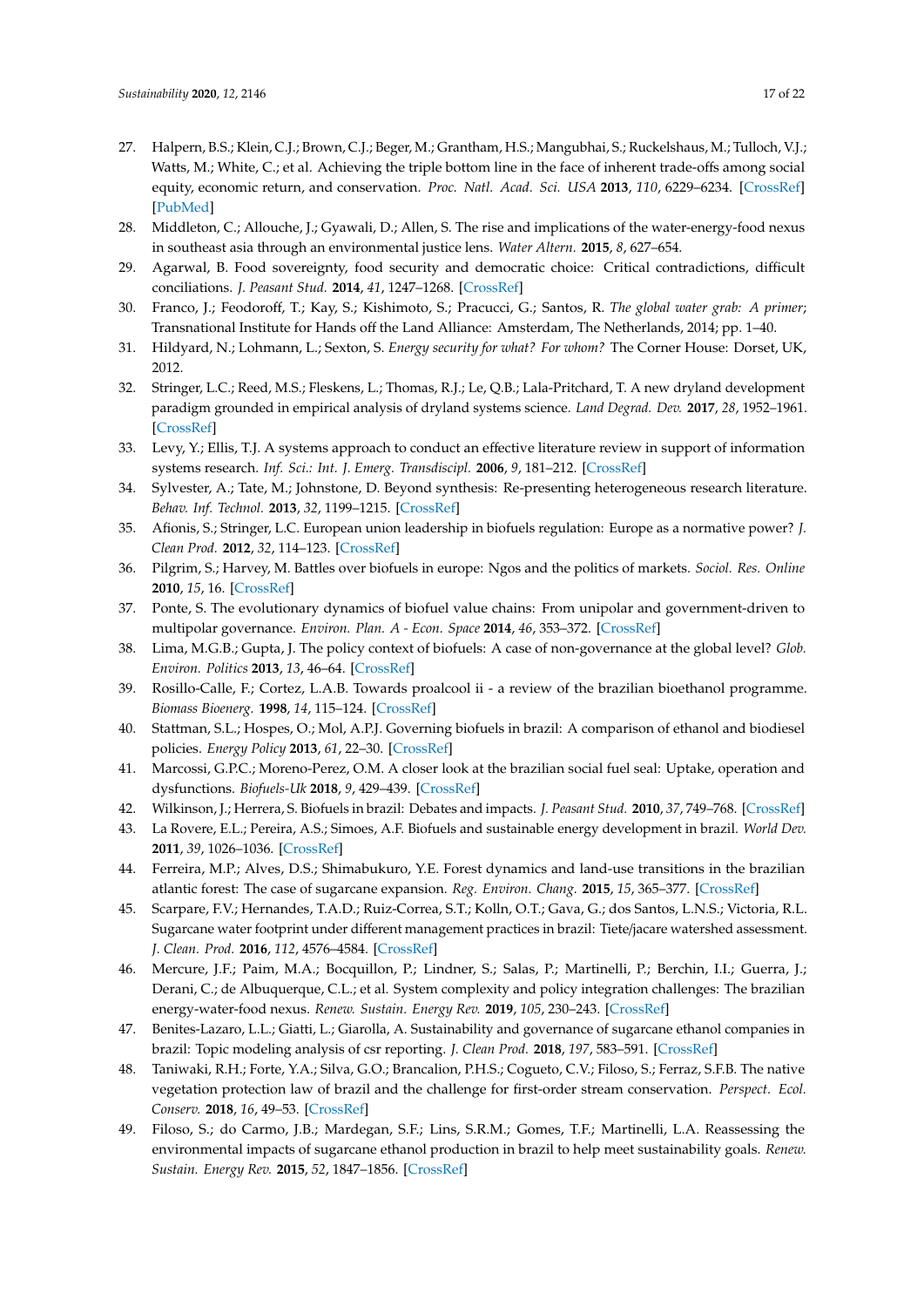- 50. Nogueira, L.A.H.; Capaz, R.S. Biofuels in brazil: Evolution, achievements and perspectives on food security. *Glob. Food Secur. -Agric. Policy Econ. Environ.* **2013**, *2*, 117–125. [CrossRef]
- 51. Schaffel, S.B.; La Rovere, E.L. The quest for eco-social efficiency in biofuels production in brazil. *J. Clean Prod.* **2010**, *18*, 1663–1670. [CrossRef]
- 52. UNFCCC. *Intended Nationally Determined Contribution towards Achieving the Objective of the United Nations Framework Convention on Climate Change*; Federative Republic Of Brazil: Brasilia, Brazil, 2015.
- 53. Grassi, M.C.B.; Pereira, G.A.G. Energy-cane and renovabio: Brazilian vectors to boost the development of biofuels. *Ind. Crop. Prod.* **2019**, *129*, 201–205. [CrossRef]
- 54. Bordonal, R.D.; Carvalho, J.L.N.; Lal, R.; de Figueiredo, E.B.; de Oliveira, B.G.; La Scala, N. Sustainability of sugarcane production in brazil. A review. *Agron. Sustain. Dev.* **2018**, *38*, 23. [CrossRef]
- 55. Petrini, M.A.; Rocha, J.V.; Brown, J.C.; Bispo, R.C. Using an analytic hierarchy process approach to prioritize public policies addressing family farming in brazil. *Land Use Pol.* **2016**, *51*, 85–94. [CrossRef]
- 56. Rocha, C.; Burlandy, L.; Maluf, R. Small farms and sustainable rural development for food security: The brazilian experience. *Dev. S. Afr.* **2012**, *29*, 519–529. [CrossRef]
- 57. Lareo, C.; Ferrari, M.D.; Guigou, M.; Fajardo, L.; Larnaudie, V.; Ramirez, M.B.; Martinez-Garreiro, J. Evaluation of sweet potato for fuel bioethanol production: Hydrolysis and fermentation. *Springerplus* **2013**, *2*, 11. [CrossRef]
- 58. Zhang, J.; Jia, C.R.; Wu, Y.; Xia, X.F.; Xi, B.D.; Wang, L.J.; Zhai, Y.L. Life cycle energy efficiency and environmental impact assessment of bioethanol production from sweet potato based on different production modes. *PLoS One* **2017**, *12*, 12. [CrossRef]
- 59. Eckert, C.T.; Frigo, E.P.; Albrecht, L.P.; Albrecht, A.J.P.; Christ, D.; Santos, W.G.; Berkembrock, E.; Egewarth, V.A. Maize ethanol production in brazil: Characteristics and perspectives. *Renew. Sustain. Energy Rev.* **2018**, *82*, 3907–3912. [CrossRef]
- 60. Silva, J.O.V.E.; Almeida, M.F.; Alvim-Ferraz, M.D.; Dias, J.M. Integrated production of biodiesel and bioethanol from sweet potato. *Renew. Energy* **2018**, *124*, 114–120. [CrossRef]
- 61. Zhang, P.; Chen, C.; Shen, Y.; Ding, T.; Ma, D.; Hua, Z.; Sun, D. Starch saccharification and fermentation of uncooked sweet potato roots for fuel ethanol production. *Bioresour. Technol.* **2013**, *128*, 835–838. [CrossRef] [PubMed]
- 62. Matei, A.P.; Swagemakers, P.; Garcia, M.D.D.; da Silva, L.X.; Ventura, F.; Milone, P. State support in brazil for a local turn to food. *Agriculture -Basel* **2017**, *7*, 5. [CrossRef]
- 63. BCB. *Programa nacional de fortalecimento da agricultura familiar—Pronaf*; Banco Central do Brasil: Brasilia, Brazil, 2017.
- 64. Gazolla, M.; Schneider, S. What is "strengthening" the family farm? An analysis of pronaf credit costs and investment in rio grande do sul. *Rev. De Econ. E Sociol. Rural* **2013**, *51*, 45–68. [CrossRef]
- 65. Embrapa. Agroecological Zoning. Available online: https://www.embrapa.br/en/tema-zoneamentoagroecologico/nota-tecnica (accessed on 21 November 2019).
- 66. Batista, H.R.; Neder, H.D. Efeitos do pronaf sobre a pobreza rural no brasil (2001-2009). *Rev. De Econ. E Sociol. Rural* **2014**, *52*, 147–166. [CrossRef]
- 67. Grisa, C.; Wesz Junior, V.J.; Buchweitz, V.D. Revisitando o pronaf: Velhos questionamentos, novas interpretações. *Rev. Econ. E Sociol. Rural* **2014**, *52*, 323–346. [CrossRef]
- 68. Valencia, V.; Wittman, H.; Blesh, J. Structuring markets for resilient farming systems. *Agron. Sustain. Dev.* **2019**, *39*, 14. [CrossRef]
- 69. Giraldo, O.F.; McCune, N. Can the state take agroecology to scale? Public policy experiences in agroecological territorialization from latin america. *Agroecol. Sustain. Food Syst.* **2019**, *43*, 785–809. [CrossRef]
- 70. Da Silva, H.B.C.; Cavalcanti, D.C.; Pedroso, A.F. *Pesquisa e Extensão Para a Agricultura Familiar no Âmbito da Política Nacional de Assistência Técnica e Extensão Rural*; MDA: Brasilia, Brazil, 2015.
- 71. Morgera, E.; Kati, K.; Ambra, G. *Case studies on bioenergy policy and law: Options for sustainability*; FAO Legislative Study: Rome, Italy, 2009.
- 72. Hall, J.; Matos, S.; Silvestre, B.; Martin, M. Managing technological and social uncertainties of innovation: The evolution of brazilian energy and agriculture. *Technol. Forecast. Soc. Chang.* **2011**, *78*, 1147–1157. [CrossRef]
- 73. Furtado, A.T.; Scandiffio, M.I.G.; Cortez, L.A.B. The brazilian sugarcane innovation system. *Energy Policy* **2011**, *39*, 156–166. [CrossRef]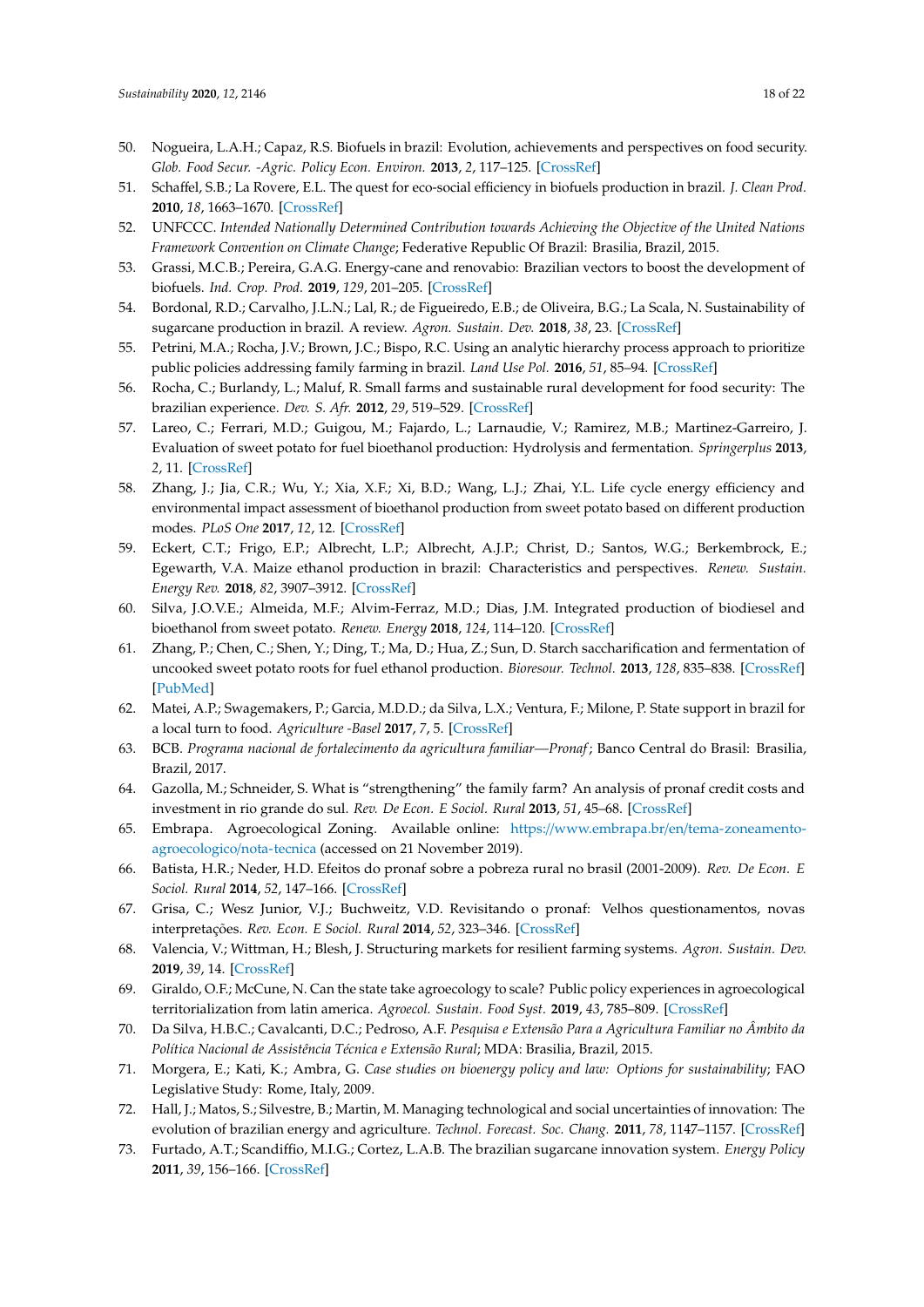- 74. Martinelli, L.A.; Filoso, S. Expansion of sugarcane ethanol production in brazil: Environmental and social challenges. *Ecol. Appl.* **2008**, *18*, 885–898. [CrossRef] [PubMed]
- 75. Mendonça, M.L. Monocropping for agrofuels: The case of brazil. *Development* **2011**, *54*, 98–103. [CrossRef]
- 76. Spetic, W.; Marquez, P.; Kozak, R. Critical areas and entry points for sustainability-related strategies in the sugarcane-based ethanol industry of brazil. *Bus. Strategy Environ.* **2012**, *21*, 370–386. [CrossRef]
- 77. Ghinoi, S.; Wesz, V.J.; Piras, S. Political debates and agricultural policies: Discourse coalitions behind the creation of brazil's pronaf. *Land Use Policy* **2018**, *76*, 68–80. [CrossRef]
- 78. Sidaner, E.; Balaban, D.; Burlandy, L. The brazilian school feeding programme: An example of an integrated programme in support of food and nutrition security. *Public Health Nutr.* **2013**, *16*, 989–994. [CrossRef] [PubMed]
- 79. Diesel, V.; Dias, M.M. The brazilian experience with agroecological extension: A critical analysis of reform in a pluralistic extension system. *J. Agric. Educ. Ext.* **2016**, *22*, 415–433. [CrossRef]
- 80. Schenini, P.C.; Pinheiro, A.M.; Zanella, L.C.H.; Da Silva, F.A.; Costa, A.M. Cooperativas de produção agropecuária do mst: Possibilidades e limites como indutora da sustentabilidade dos assentamentos. In *44th Congress, 23–27 July 2006*; Sociedade Brasileira de Economia, Administracao e Sociologia Rural (SOBER): Fortaleza, Brazil, 2006.
- 81. Etzkowitz, H.; Leydesdorff, L. The dynamics of innovation: From national systems and "mode 2" to a triple helix of university-industry-government relations. *Res. Policy* **2000**, *29*, 109–123. [CrossRef]
- 82. Kaup, F. *The Sugarcane Complex in Brazil: The Role of Innovation in a Dynamic Sector on Its Path towards Sustainability*; Springer: Berlin/Heidelberg, Germany, 2015; p. 304.
- 83. Selfa, T.; Bain, C.; Moreno, R.; Eastmond, A.; Sweitz, S.; Bailey, C.; Pereira, G.S.; Souza, T.; Medeiros, R. Interrogating social sustainability in the biofuels sector in latin america: Tensions between global standards and local experiences in mexico, brazil, and colombia. *Environ. Manage.* **2015**, *56*, 1315–1329. [CrossRef] [PubMed]
- 84. Embrapa. Como plantar batata-doce. Available online: https://www.embrapa.br/hortalicas/como-plantarbatata-doce (accessed on 5 March 2020).
- 85. Manners, R.; van Etten, J. Are agricultural researchers working on the right crops to enable food and nutrition security under future climates? *Glob. Environ. Chang.* **2018**, *53*, 182–194. [CrossRef]
- 86. CIP. *Annual Report 2017: Harnessing Potato and Sweetpotato's Power for Food Security, Nutrition and Climate Resilience*; International Potato Center (Centro Internacional de la Papa): Lima, Peru, 2017.
- 87. Teixeira, F.F.; Costa, F.M. *Caracterização de Recursos Genéticos de Milho*; Embrapa: Brasilia, Brazil, 2010.
- 88. Passos, M.; Fabro, J.; Bittencourt, N.; Jantara, A.; Seixas, C.; Rocha, J.; Alves, R.; Licheski, J.L.; Corbari, T.L.; Rinklin, J.G. A Rede Sementes da Agroecologia no Paraná (ReSA). In Proceedings of the Conservação e manejo da sociobiodiversidade e direitos dos agricultores e povos e comunidades tradicionais, Congresso Brasileiro e Latino-americano de Agroecologia 2017, Brasília, Brazil, 12–15 September 2017.
- 89. Bellezoni, R.A.; Sharma, D.; Villela, A.A.; Pereira, A.O. Water-energy-food nexus of sugarcane ethanol production in the state of goias, brazil: An analysis with regional input-output matrix. *Biomass Bioenerg.* **2018**, *115*, 108–119. [CrossRef]
- 90. Van Vugt, D.; Franke, A.C. Exploring the yield gap of orange-fleshed sweet potato varieties on smallholder farmers' fields in malawi. *Field Crop. Res.* **2018**, *221*, 245–256. [CrossRef]
- 91. Manochio, C.; Andrade, B.R.; Rodriguez, R.P.; Moraes, B.S. Ethanol from biomass: A comparative overview. *Renew. Sustain. Energy Rev.* **2017**, *80*, 743–755. [CrossRef]
- 92. Ziska, L.H.; Runion, G.B.; Tomecek, M.; Prior, S.A.; Torbet, H.A.; Sicher, R. An evaluation of cassava, sweet potato and field corn as potential carbohydrate sources for bioethanol production in alabama and maryland. *Biomass Bioenergy* **2009**, *33*, 1503–1508. [CrossRef]
- 93. Zhang, L.; Zhao, H.; Gan, M.; Jin, Y.; Gao, X.; Chen, Q.; Guan, J.; Wang, Z. Application of simultaneous saccharification and fermentation (ssf) from viscosity reducing of raw sweet potato for bioethanol production at laboratory, pilot and industrial scales. *Bioresour. Technol.* **2011**, *102*, 4573–4579. [CrossRef]
- 94. Lee, W.-S.; Chen, I.C.; Chang, C.-H.; Yang, S.-S. Bioethanol production from sweet potato by co-immobilization of saccharolytic molds and saccharomyces cerevisiae. *Renew. Energy* **2012**, *39*, 216–222. [CrossRef]
- 95. Duvernay, W.H.; Chinn, M.S.; Yencho, G.C. Hydrolysis and fermentation of sweetpotatoes for production of fermentable sugars and ethanol. *Ind. Crop. Prod.* **2013**, *42*, 527–537. [CrossRef]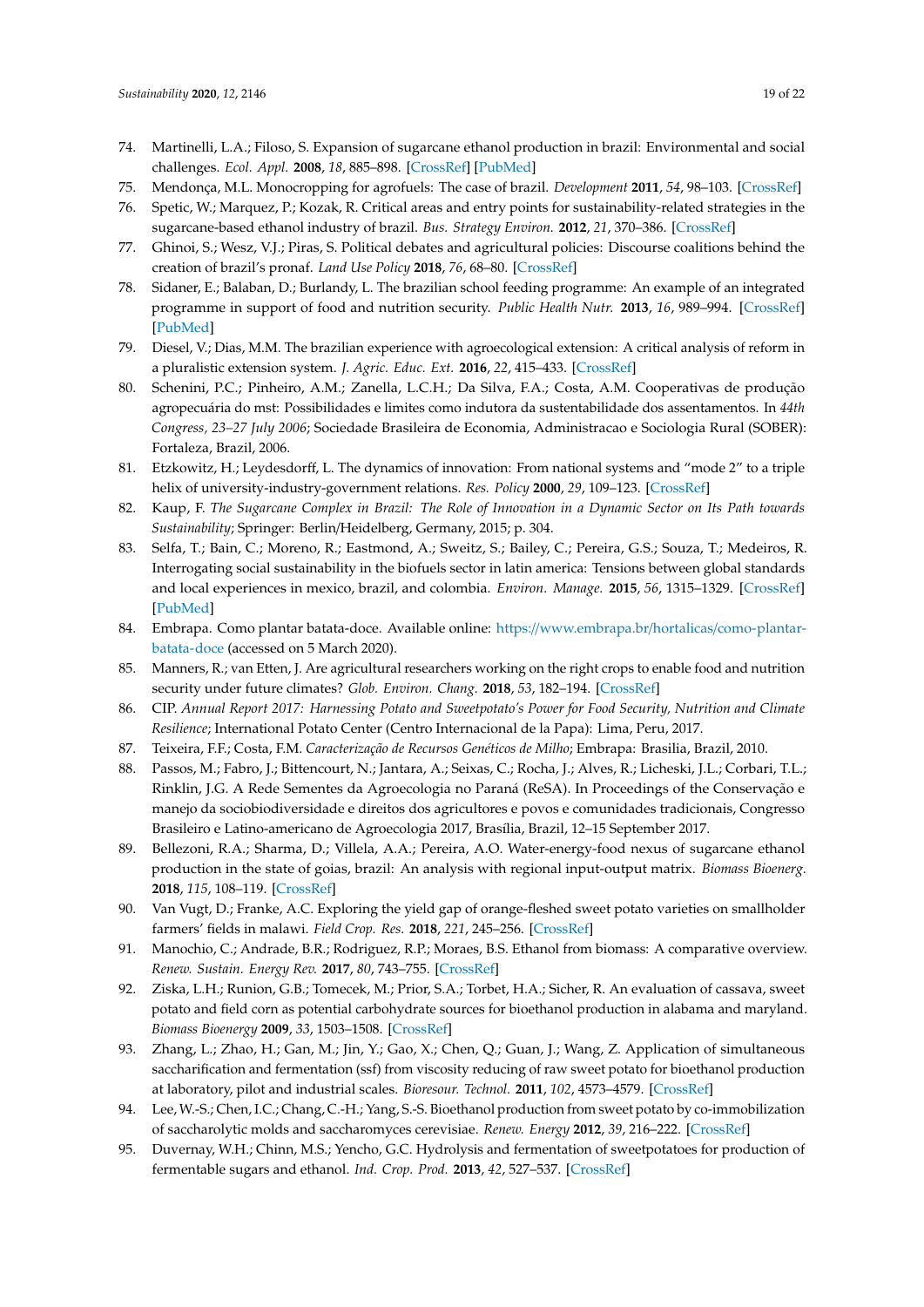- 96. Montefusco, A.; Durante, M.; Grassi, S.; Piro, G.; Dalessandro, G.; Lenucci, M.S. Assessment of sweet potato [ipomoea batatas (l.) lam] for bioethanol production in southern italy. *Plant Biosyst. Int. J. Deal. All Asp. Plant Biol.* **2014**, *148*, 1117–1126. [CrossRef]
- 97. Waluyo, B.; Roosda, A.A.; Istifadah, N.; Ruswandi, D.; Karuniawan, A. Identification of fifty sweetpotato (ipomoea batatas (l.) lam.) promising clones for bioethanol raw materials. *Energy Procedia* **2015**, *65*, 22–28. [CrossRef]
- 98. Jin, Y.; Fang, Y.; Zhang, G.; Zhou, L.; Zhao, H. Comparison of ethanol production performance in 10 varieties of sweet potato at different growth stages. *Acta Oecologica* **2012**, *44*, 33–37. [CrossRef]
- 99. Wesley, R.d.S.; Paradiso Martins, L.; Antônio da Silveira, M.; Ferreira dos Santos, W.; Cavalvante Gonçalves, R.; Rodrigues de Souza, F.; Raquel dos Resplandes, G.S.; da Mata Lima, M. Identificação agronômica de genótipos de batata-doce em banco de germoplasma para fins industriais de etanol carburante. *Technol. Cien. Agropec.* **2013**, *7*, 31–34.
- 100. Silveira, M.A.d.; Souza, F.R.d.; Alvim, T.d.C.; Dias, L.E.; Santana, W.R.; Vital, M.d.K.G.S.; Gouvêa, G.R.d.S.R.; Costa, D.M.d. A cultura da batata-doce como fonte de matéria prima para produção de etanol. In *Boletim Técnico*; Equipe de Apoio Técnico—Laboratório de Sistemas de Produção de Energia a Partir de Fontes Renováveis—LASPER/UFT; UFT: Palmas, Brazil, 2007.
- 101. Doorenbos, J.; Kassam, A.H.; Bentvelsen, C.I.M. *Yield Response to Water*; Food and Agriculture Organization of the United Nations: Rome, Italy, 1979; pp. 1–193.
- 102. Soccol, C.R.; Vandenberghe, L.P.d.S.; Medeiros, A.B.P.; Karp, S.G.; Buckeridge, M.; Ramos, L.P.; Pitarelo, A.P.; Ferreira-Leitão, V.; Gottschalk, L.M.F.; Ferrara, M.A.; et al. Bioethanol from lignocelluloses: Status and perspectives in brazil. *Bioresour. Technol.* **2010**, *101*, 4820–4825. [CrossRef] [PubMed]
- 103. Kohlhepp, G. Análise da situação da produção de etanol e biodiesel no brasil. *Estud. Avançados* **2010**, *24*, 223–253. [CrossRef]
- 104. Köpp, L.M.; Peiter, M.X.; Ben, L.H.B.; Nogueira, H.M.C.M.; Padrón, R.A.R.; Robaina, A.D.; Buske, T.C. Simulação da necessidade hídrica e estimativa de produtividade para cultura do milho em municípios do rs. *Rev. Bras. De Milho E Sorgo* **2015**, *14*, 235–246. [CrossRef]
- 105. Bergamaschi, H.; Antonio Dalmago, G.; Comiran, F.; Ito Bergonci, J.; Gustavo Müller, A.; França, S.; Odair Santos, A.; Radin, B.; Adriane Menegassi Bianchi, C.; Gabert Pereira, P. Deficit hídrico e produtividade na cultura do milho. *Pesq. Agropec. Bras.* **2006**, *41*, 243–249. [CrossRef]
- 106. Mantovani, E.C.; Delazari, F.T.; Dias, L.E.; de Assis, I.R.; Vieira, G.H.S.; Landim, F.M. Eficiência no uso da água de duas cultivares de batata-doce em resposta a diferentes lâminas de irrigação. *Hortic. Bras.* **2013**, *31*, 602–606. [CrossRef]
- 107. Carr, M.K.V.; Knox, J.W. The water relations and irrigation requirements of sugar cane (saccharum officinarum): A review. *Exp. Agric.* **2011**, *47*, 1–25. [CrossRef]
- 108. Silva, V.P.R.; Borjes, C.J.R.; Albuquerque, W.G. Necessidades hídricas da cana-de-açúcar cultivada em clima tropical water requirements of sugar cane grown in tropical environment. *Ciências Agrárias* **2014**, *35*, 625–632. [CrossRef]
- 109. Dias, L. *Culturas bioenergéticas para a produção de etanol*; Boletim Informativo da Sociedade Brasileira de Ciência do Solo: Viçosa-MG, Brazil, 2010; pp. 10–15.
- 110. Sentelhas, P.C.; Monteiro, J.E.B.A. Agrometeorologia dos cultivos: Informaçoes para uma agricultura sustentável. In *Agrometeorología dos cultivos. O fator meteorológico na produção agrícola*; Monteiro, J.E.B.A., Ed.; Inmet: Brasilia, Brazil, 2009; pp. 3–12.
- 111. Bagley, J.E.; Davis, S.C.; Georgescu, M.; Hussain, M.Z.; Miller, J.; Nesbitt, S.W.; VanLoocke, A.; Bernacchi, C.J. The biophysical link between climate, water, and vegetation in bioenergy agro-ecosystems. *Biomass Bioenergy* **2014**, *71*, 187–201. [CrossRef]
- 112. De Castro, L.A.S.; Treptow, R.; Becker, A. Potencialidade da cultivar de batata-doce brs-cuia como matéria prima para a produção de etanol. In *Simpósio Estadual de Agroenergia, IV Reunião Técnica de Agroenergia - RS*; Embrapa: Porto Alegre RS, Brasil, 2012.
- 113. Cao, Y.; Tian, H.; Yao, K.; Yuan, Y. Simultaneous saccharification and fermentation of sweet potato powder for the production of ethanol under conditions of very high gravity. *Front. Chem. Sci. Eng.* **2011**, *5*, 318–324. [CrossRef]
- 114. Christofoletti, C.A.; Escher, J.P.; Correia, J.E.; Marinho, J.F.U.; Fontanetti, C.S. Sugarcane vinasse: Environmental implications of its use. *Waste Manag.* **2013**, *33*, 2752–2761. [CrossRef]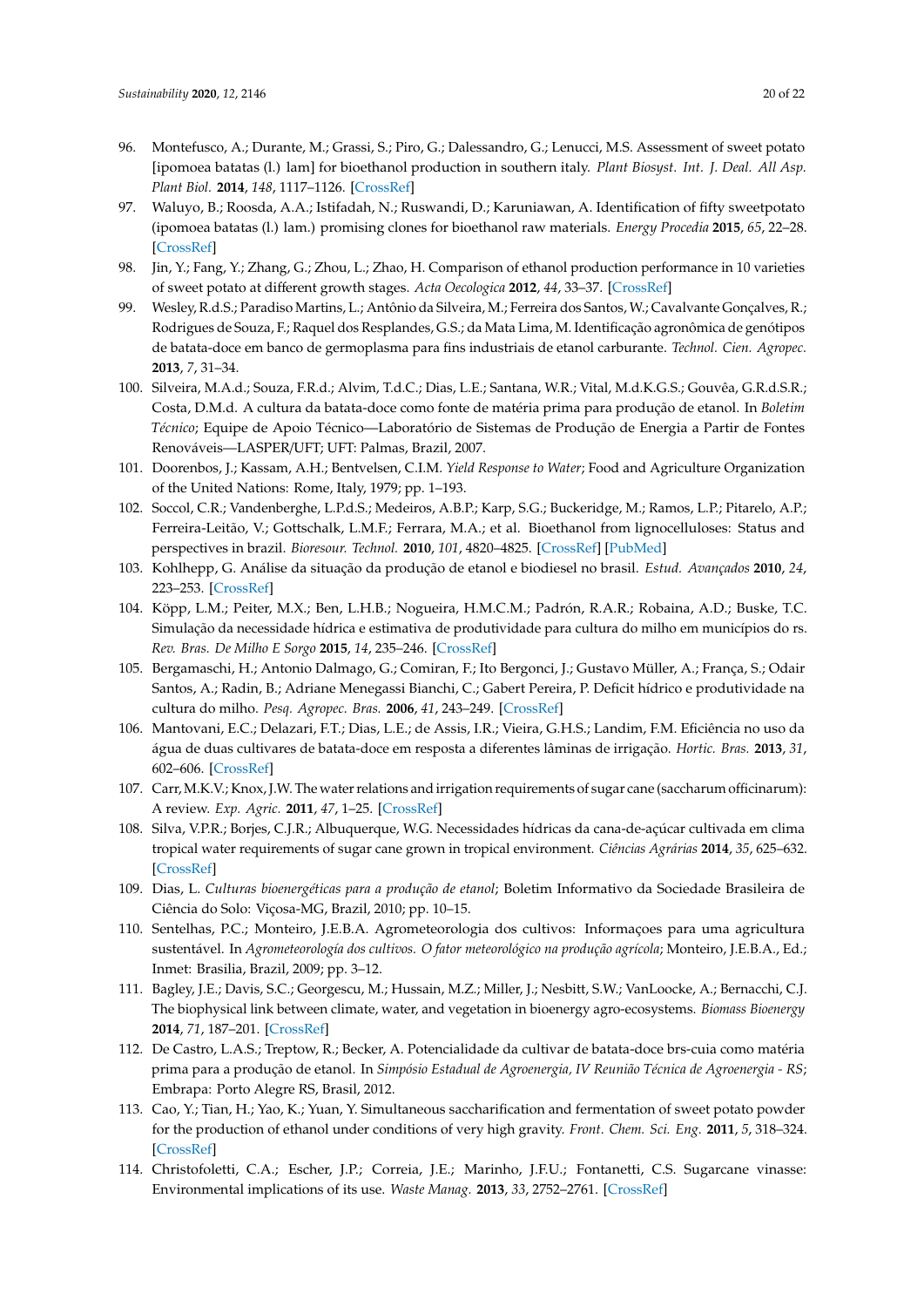- 115. Ncobela, C.N.; Kanengoni, A.T.; Hlatini, V.A.; Thomas, R.S.; Chimonyo, M. A review of the utility of potato by-products as a feed resource for smallholder pig production. *Anim. Feed Sci. Technol.* **2017**, *227*, 107–117. [CrossRef]
- 116. Xia, Y.C.; Li, Y.S.; Shen, X.X.; Mizu, M.; Furuta, T.; Li, C.M. Effect of dietary supplementation with sugar cane extract on meat quality and oxidative stability in finishing pigs. *Anim. Nutr.* **2017**, *3*, 295–299. [CrossRef] [PubMed]
- 117. El Sheikha, A.F.; Ray, R.C. Potential impacts of bioprocessing of sweet potato: Review. *Crit. Rev. Food Sci. Nutr.* **2017**, *57*, 455–471. [CrossRef] [PubMed]
- 118. Gonçalves Neto, Á.C.; Maluf, W.R.; Gomes, L.A.A.; Gonçalves, R.J.d.S.; Silva, V.d.F.; Lasmar, A. Aptidões de genótipos de batata-doce para consumo humano, produção de etanol e alimentação animal. *Pesqui. Agropecuária Bras.* **2011**, *46*, 1513–1520.
- 119. Fraser, N. Reframing justice in a globalizing world. *New Left Rev.* **2005**, *36*, 69–88.
- 120. Paavola, J.; Adger, W.N. Fair adaptation to climate change. *Ecol. Econ.* **2006**, *56*, 594–609. [CrossRef]
- 121. Cardoso, A.D.; Viana, A.E.S.; Ramos, P.A.S.; Matsumoto, S.N.; Amaral, C.L.F.; Sediyama, T.; Morais, O.M. Avaliação de clones debatata-doce em vitória da conquista. *Hortic. Bras.* **2005**, *23*, 911–914. [CrossRef]
- 122. Moulin, M.M.; Bento, C.S.; Júnior, A.C.S.; Rodrigues, R. Caracterização de acessos de batata-doce baseado em características morfológicas. *Perspect. Online - Biológicas E Saúde* **2014**, *4*, 23–36. [CrossRef]
- 123. Cruz, J.C.; Konzen, E.A.; Pereira Filho, I.A.; Marriel, I.E.; Cruz, I.; Duarte, J.D.O.; Oliveira, M.F.; Alvarenga, R.C. *Importância da produção do milho orgânico para a Agricultura Familiar*; Embrapa: Brasilia, Brazil, 2006.
- 124. Cardoso, A.D.; Viana, A.E.S.; Matsumoto, S.N.; Bomfim Neto, H.; Khouri, C.R.; Melo, T.L. Características físicas e sensoriais de clones de batata-doce. *Ciência E Agrotecnologia* **2007**, *31*, 1760–1765. [CrossRef]
- 125. Pipolo, V.C.; Souza, A.D.; Silva, D.A.D.; Barreto, T.P.; Garbuglio, D.D.; Ferreira, J.M. Avaliação de cultivares de milho crioulo em sistema de baixo nível tecnológico. *Acta Scientiarum. Agron.* **2010**, *32*, 229–233. [CrossRef]
- 126. Masiero, S.S. *Microusinas de etanol de batata-doce: Viabilidade econômica e técnica*; Universidade Federal do Rio Grande do Sul: Porto Alegre, Brazil, 2012.
- 127. Altieri, M.A.; Funes-Monzote, F.R.; Petersen, P. Agroecologically efficient agricultural systems for smallholder farmers: Contributions to food sovereignty. *Agron. Sustain. Dev.* **2012**, *32*, 1–13. [CrossRef]
- 128. IBGE. *Censo Agropecuário 2006 Agricultura Familiar: Primeiros Resultados*; Instituto Brasileiro de Geografia e Estatistica: Rio de Janeiro, Brazil, 2006.
- 129. Blanc, J.; Kledal, P.R. The brazilian organic food sector: Prospects and constraints of facilitating the inclusion of smallholders. *J. Rural Stud.* **2012**, *28*, 142–154. [CrossRef]
- 130. Fabian, S. *Status quo and prospects of smallholders in the brazilian sugarcane and ethanol sector: Lessons for development and poverty reduction*; Center for Development Research (ZEF), University of Bonn: Bonn, Germany, 2009.
- 131. Woods, M. Social movements and rural politics. *J. Rural Stud.* **2008**, *24*, 129–137. [CrossRef]
- 132. Lee, J.S.H.; Rist, L.; Obidzinski, K.; Ghazoul, J.; Koh, L.P. No farmer left behind in sustainable biofuel production. *Biol. Conserv.* **2011**, *144*, 2512–2516. [CrossRef]
- 133. Hunsberger, C.; Bolwig, S.; Corbera, E.; Creutzig, F. Livelihood impacts of biofuel crop production: Implications for governance. *Geoforum* **2014**, *54*, 248–260. [CrossRef]
- 134. Portaria nº 144, de 22 de julho de 2019. Imprensa Nacional, 2019. Available online: http://www.in.gov.br/en/ web/dou/-/portaria-n-144-de-22-de-julho-de-2019-203419910 (accessed on 5 March 2020).
- 135. Abessa, D.; Famá, A.; Buruaem, L. The systematic dismantling of brazilian environmental laws risks losses on all fronts. *Nat. Ecol. Evol.* **2019**, *3*, 510–511. [CrossRef]
- 136. Artaxo, P. Working together for amazonia. *Science* **2019**, *363*, 323. [CrossRef]
- 137. Pereira, J.C.; Viola, E. Catastrophic climate risk and brazilian amazonian politics and policies: A new research agenda. *Glob. Environ. Politics* **2019**, *19*, 93–103. [CrossRef]
- 138. Decreto nº 9.759, de 11 de abril de 2019. Presidência da República, S.-G., Subchefia para Assuntos Jurídicos (Ed.) 2019. Available online: http://www.planalto.gov.br/ccivil\_03/\_ato2019-2022/2019/decreto/D9759.htm (accessed on 5 March 2020).
- 139. Projeto de lei n◦ 5695, de 2019. Senado Federal, B., Gabinete do Senador Izalci Lucas (Ed.) 2019; Available online: https://legis.senado.leg.br/sdleggetter/documento?dm=8031546&ts=1574183873810&disposition= inline (accessed on 5 March 2020).